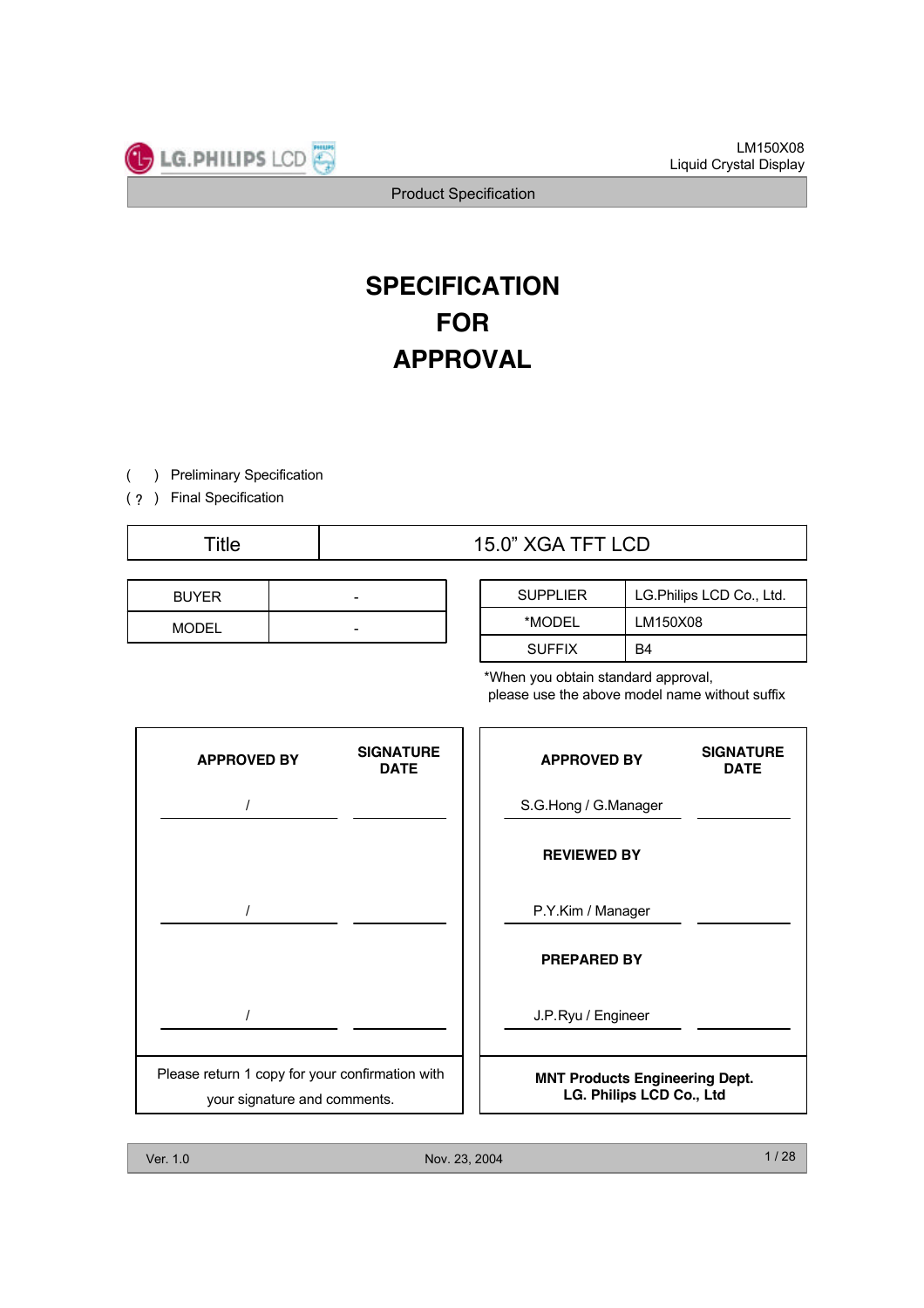

## **Contents**

| <b>No</b>      | <b>ITEM</b>                       | Page           |
|----------------|-----------------------------------|----------------|
|                | <b>COVER</b>                      | $\mathbf{1}$   |
|                | <b>CONTENTS</b>                   | $\overline{2}$ |
|                | <b>RECORD OF REVISIONS</b>        | 3              |
| $\mathbf{1}$   | <b>GENERAL DESCRIPTION</b>        | 4              |
| $\overline{2}$ | ABSOLUTE MAXIMUM RATINGS          | 5              |
| 3              | ELECTRICAL SPECIFICATIONS         | 6              |
| $3 - 1$        | ELECTRICAL CHARACTREISTICS        | 6              |
| $3-2$          | <b>INTERFACE CONNECTIONS</b>      | 9              |
| $3-3$          | SIGNAL TIMING SPECIFICATIONS      | 13             |
| $3 - 4$        | SIGNAL TIMING WAVEFORMS           | 14             |
| $3-5$          | <b>COLOR INPUT DATA REFERNECE</b> | 15             |
| $3-6$          | POWER SEQUENCE                    | 16             |
| 4              | OPTICAL SFECIFICATIONS            | 17             |
| 5              | MECHANICAL CHARACTERISTICS        | 21             |
| 6              | <b>RELIABILITY</b>                | 24             |
| $\overline{7}$ | <b>INTERNATIONAL STANDARDS</b>    | 25             |
| $7 - 1$        | <b>SAFETY</b>                     | 25             |
| $7-2$          | <b>EMC</b>                        | 25             |
| 8              | <b>PACKING</b>                    | 26             |
| $8 - 1$        | DESIGNATION OF LOT MARK           | 26             |
| $8 - 2$        | <b>PACKING FORM</b>               | 26             |
| 9              | <b>PRECAUTIONS</b>                | 27             |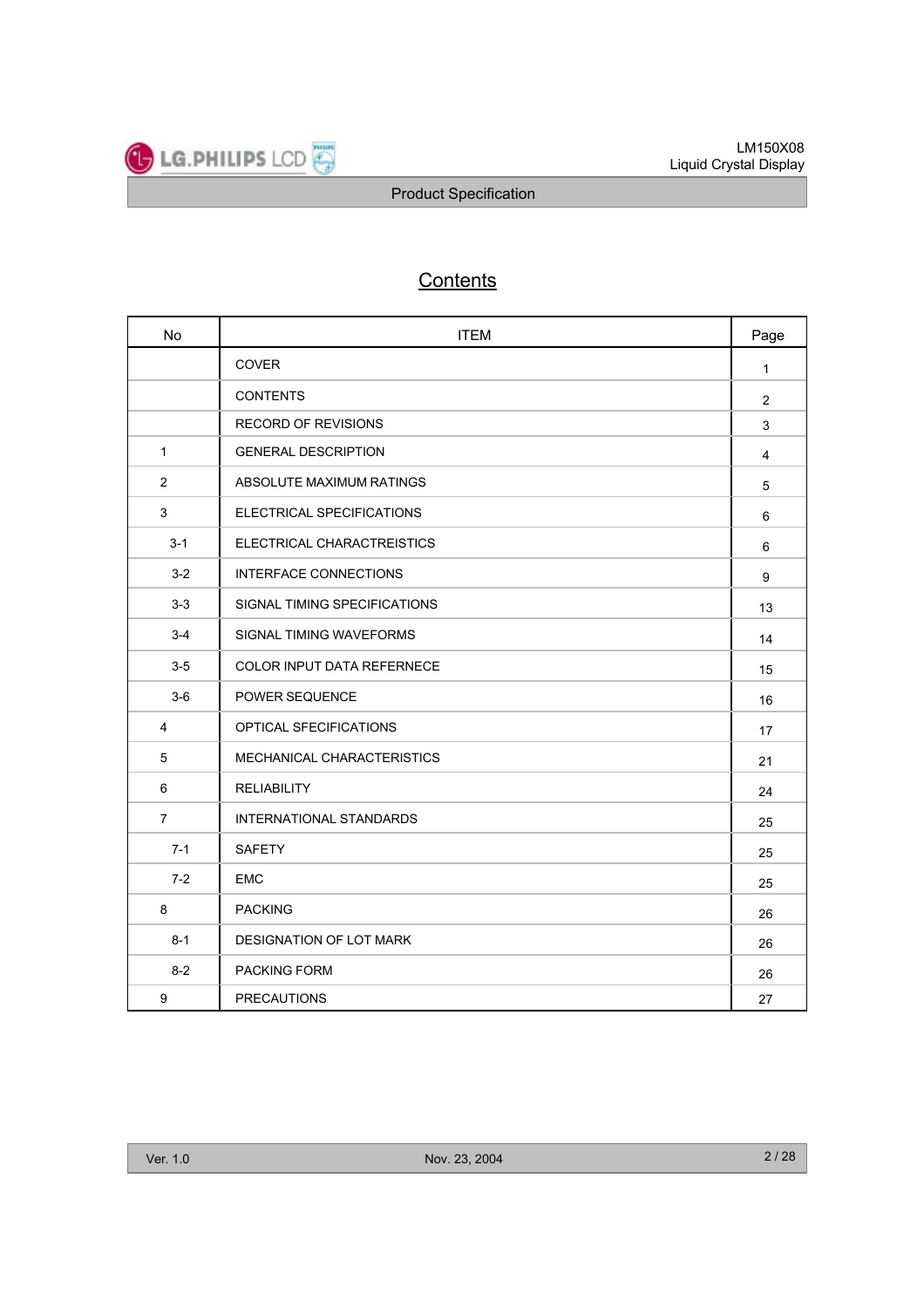

## **RECORD OF REVISIONS**

| Revision No | <b>Revision Date</b> | Page                     | <b>DESCRIPTION</b> |
|-------------|----------------------|--------------------------|--------------------|
| $1.0\,$     | Nov. 23, 2004        | $\overline{\phantom{a}}$ | Final version      |
|             |                      |                          |                    |
|             |                      |                          |                    |
|             |                      |                          |                    |
|             |                      |                          |                    |
|             |                      |                          |                    |
|             |                      |                          |                    |
|             |                      |                          |                    |
|             |                      |                          |                    |
|             |                      |                          |                    |
|             |                      |                          |                    |
|             |                      |                          |                    |
|             |                      |                          |                    |
|             |                      |                          |                    |
|             |                      |                          |                    |
|             |                      |                          |                    |
|             |                      |                          |                    |
|             |                      |                          |                    |
|             |                      |                          |                    |
|             |                      |                          |                    |
|             |                      |                          |                    |
|             |                      |                          |                    |
|             |                      |                          |                    |
|             |                      |                          |                    |
|             |                      |                          |                    |
|             |                      |                          |                    |
|             |                      |                          |                    |
|             |                      |                          |                    |
|             |                      |                          |                    |
|             |                      |                          |                    |
|             |                      |                          |                    |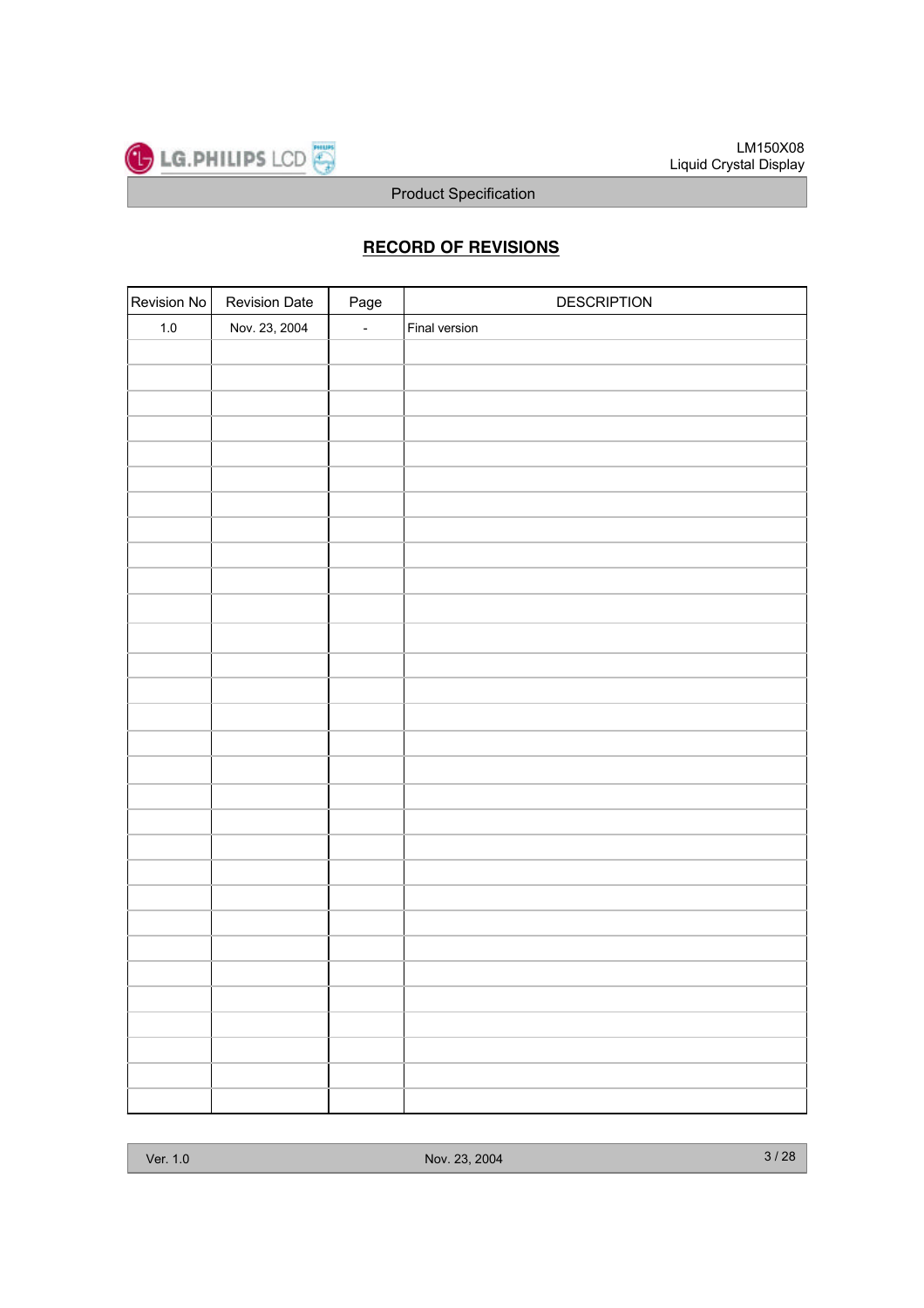

## **1. General Description**

LM150X08 is a Color Active Matrix Liquid Crystal Display with an integral Cold Cathode Fluorescent Lamp(CCFL) backlight system. The matrix employs a-Si Thin Film Transistor as the active element. It is a transmissive type display operating in the normally white mode. It has a 15.0 inch diagonally measured active display area with XGA resolution (768 vertical by 1024 horizontal pixel array).

Each pixel is divided into Red, Green and Blue sub-pixels or dots which are arranged in vertical stripes. Gray scale or the brightness of the sub-pixel color is determined with a 8-bit gray scale signal for each dot, thus, presenting a palette of more than 16M colors.

It has been designed to apply the 8-bit 1 port LVDS interface.

It is intended to support applications where high brightness, super wide viewing angle, high color saturation, and high color are important.



#### **General Features**

| Active Screen Size            | 15.0 inches (38.016cm) diagonal (Aspect ratio 4:3)                              |
|-------------------------------|---------------------------------------------------------------------------------|
| Outline Dimension             | 326.5(H) x 253.5 (V) x 11.2(D) mm (Typ.)                                        |
| Pixel Pitch                   | $0.297$ mm x $0.297$ mm                                                         |
| Pixel Format                  | 1024 horiz. By 768 vert. Pixels RGB strip arrangement                           |
| Color Depth                   | 16M colors (6-bit with FRC)                                                     |
| Luminance, White              | 300 cd/m <sup>2</sup> (Center 1 points Typ.)                                    |
| Viewing Angle (CR>10)         | R/L 130(Typ.), U/D 100(Typ)                                                     |
| Power Consumption             | Total 10.48 Watt(Typ.) (1.52Watt@V <sub>LCD</sub> , 8.96 Watt@300cd/[Lamp=8mA]) |
| Weight                        | 1,000 g $(Typ.)$                                                                |
| <b>Display Operating Mode</b> | Transmissive mode, normally white                                               |
| Surface Treatment             | Hard coating(3H) & Anti-glare (Haze 13%) treatment of the front polarizer       |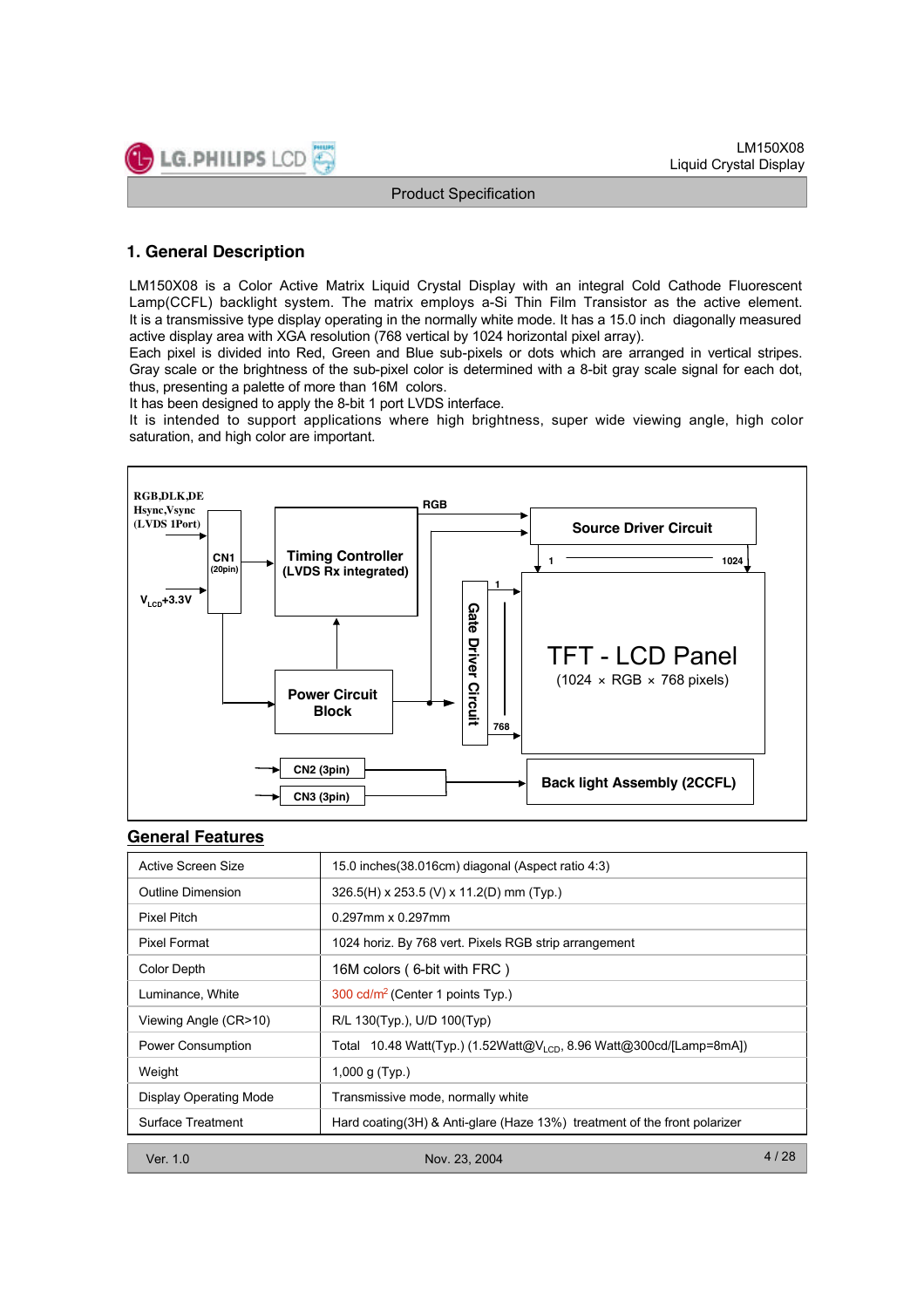## **2. Absolute Maximum Ratings**

The following are maximum values which, if exceeded, may cause faulty operation or damage to the unit.

#### **Table 1. ABSOLUTE MAXIMUM RATINGS**

| Parameter                         | Symbol      | Values |        | Units      | <b>Notes</b>     |  |
|-----------------------------------|-------------|--------|--------|------------|------------------|--|
|                                   |             | Min    | Max    |            |                  |  |
| Power Input Voltage               | <b>VLCD</b> | $-0.3$ | $+3.6$ | <b>Vdc</b> | at $25 \pm 2$ °C |  |
| <b>Operating Temperature</b>      | Top         | 0      | 50     | °C         |                  |  |
| Storage Temperature               | Tst         | $-20$  | 60     | °C         |                  |  |
| <b>Operating Ambient Humidity</b> | <b>HOP</b>  | 10     | 90     | %RH        |                  |  |
| <b>Storage Humidity</b>           | <b>HST</b>  | 10     | 90     | %RH        |                  |  |

Note : 1. Temperature and relative humidity range are shown in the figure below. Wet bulb temperature should be 39 °C Max, and no condensation of water.

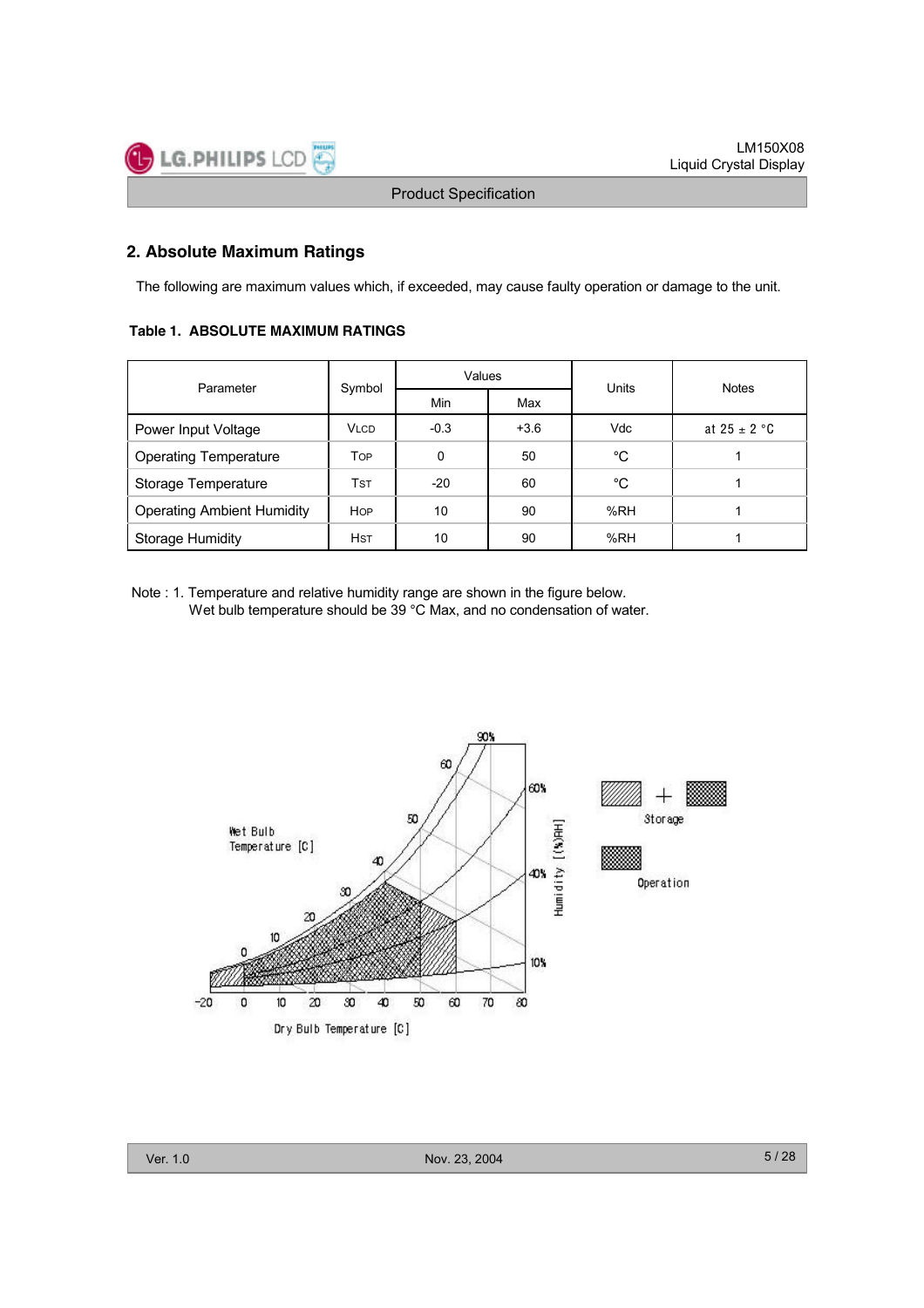## **3. Electrical Specifications**

## **3-1. Electrical Characteristics**

It requires two power inputs. One is employed to power the LCD electronics and to drive the TFT array and liquid crystal. The second input power for the CCFL, is typically generated by an inverter. The inverter is an external unit to the LCDs.

#### **Table 2\_1. ELECTRICAL CHARACTERISTICS**

| Parameter                  | Symbol      |                          | Values | Unit | <b>Notes</b> |               |
|----------------------------|-------------|--------------------------|--------|------|--------------|---------------|
|                            |             | Min                      | Typ    | Max  |              |               |
| MODULE:                    |             |                          |        |      |              |               |
| Power Supply Input Voltage | <b>VLCD</b> | 3.15                     | 3.3    |      | <b>Vdc</b>   |               |
|                            |             | $\overline{\phantom{a}}$ | 460    | 530  | mA           |               |
| Power Supply Input Current | <b>ILCD</b> | -                        | 555    | 720  | mA           | $\mathcal{P}$ |
| Power Consumption          | PLCD        |                          | 1.52   | 1.75 | Watt         |               |
| Rush current               | <b>RUSH</b> |                          |        | 2.0  | A            | 3             |

Note :

- 1. The specified current and power consumption are under the V<sub>LCD</sub>=3.3V, 25 ± 2°C,f<sub>V</sub>=60Hz condition whereas mosaic pattern( $8 \times 6$ ) is displayed and  $f<sub>v</sub>$  is the frame frequency.
- 2. The current is specified at the maximum current pattern.
- 3. The duration of rush current is about 2ms and rising time of power Input is 1ms(min.).



White : 255Gray

Mosaic Pattern(8 x 6)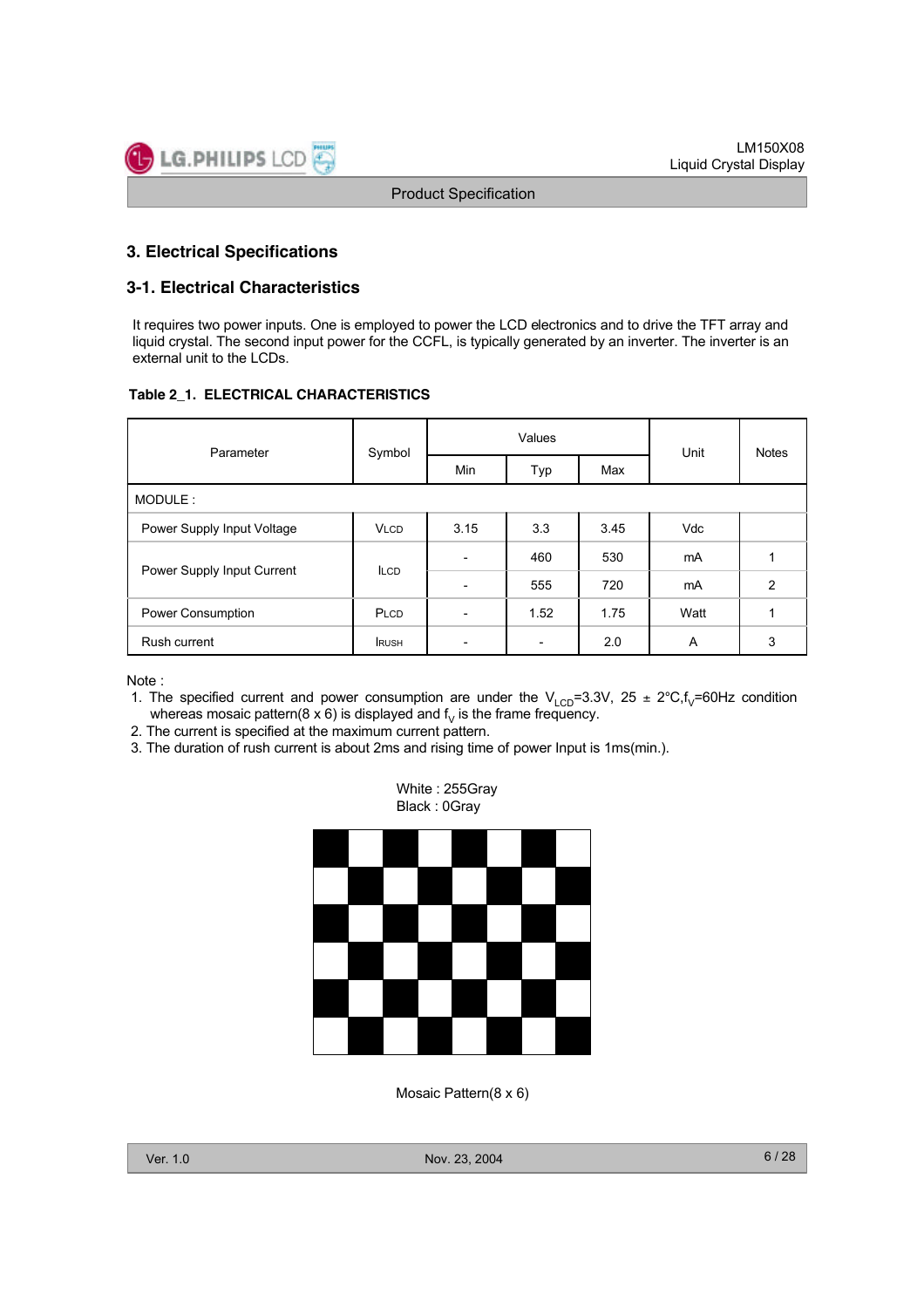## **Table 2\_2. ELECTRICAL CHARACTERISTICS**

| Parameter                           |            | Symbol     |          | Values   | Unit     | <b>Notes</b>     |                |
|-------------------------------------|------------|------------|----------|----------|----------|------------------|----------------|
|                                     |            |            | Min      | Typ      | Max      |                  |                |
| LAMP:                               |            |            |          |          |          |                  |                |
| <b>Operating Voltage</b>            |            | <b>VBL</b> | 550(9mA) | 560(8mA) | 650(3mA) | V <sub>RMS</sub> | 1, 2           |
| <b>Operating Current</b>            |            | <b>IBL</b> | 3.0      | 8.0      | 9.0      | $mA_{RMS}$       |                |
| <b>Established Starting Voltage</b> |            | Vs         |          |          |          |                  | 1, 3           |
|                                     | at 25 $°C$ |            |          |          | 850      | $V_{RMS}$        |                |
|                                     | at $0 °C$  |            |          |          | 1,100    | V <sub>RMS</sub> |                |
| <b>Operating Frequency</b>          |            | fbl        | 45       | 60       | 80       | kHz              | $\overline{4}$ |
| Discharge Stabilization Time        |            | <b>Ts</b>  |          |          | 3        | Min              | 1, 5           |
| Power Consumption                   |            | PBL        |          | 8.96     | 9.86     | Watt             | 6              |
| Life Time                           |            |            | 40,000   |          |          | <b>Hrs</b>       | 1, 7           |

Note : The design of the inverter must have specifications for the lamp in LCD Assembly**.**

The performance of the Lamp in LCM, for example life time or brightness, is extremely influenced by the characteristics of the DC-AC inverter. So all the parameters of an inverter should be carefully designed so as not to produce too much leakage current from high-voltage output of the inverter. When you design or order the inverter, please make sure unwanted lighting caused by the mismatch of the lamp and the inverter (no lighting, flicker, etc) never occurs. When you confirm it, the LCD– Assembly should be operated in the same condition as installed in you instrument.

? Do not attach a conducting tape to lamp connecting wire. If the lamp wire attach to a conducting tape, TFT-LCD Module has a low luminance and the inverter has abnormal action. Because leakage current is occurred between lamp wire and conducting tape.

- 1. Specified values are for a single lamp.
- 2. Operating voltage is measured at  $25 \pm 2^{\circ}$ C. The variance of the voltage is  $\pm$  10%.
- 3. The voltage above  $V_s$  should be applied to the lamps for more than 1 second for start-up. (Inverter open voltage must be more than lamp starting voltage.)
- Otherwise, the lamps may not be turned on. The used lamp current is the lamp typical current. 4. Lamp frequency may produce interface with horizontal synchronous frequency and as a result this may
- cause beat on the display. Therefore lamp frequency shall be as away possible from the horizontal synchronous frequency and from its harmonics in order to prevent interference.
- 5. Let's define the brightness of the lamp after being lighted for 5 minutes as 100%.  $T<sub>s</sub>$  is the time required for the brightness of the center of the lamp to be not less than 95%.
- 6. The lamp power consumption shown above does not include loss of external inverter. The used lamp current is the lamp typical current.  $(P_{\text{BI}} = V_{\text{BI}} \times I_{\text{BI}} \times N_{\text{Lamp}})$
- 7. The life is determined as the time at which brightness of the lamp is 50% compared to that of initial value at the typical lamp current on condition of continuous operating at  $25 \pm 2^{\circ}$ C.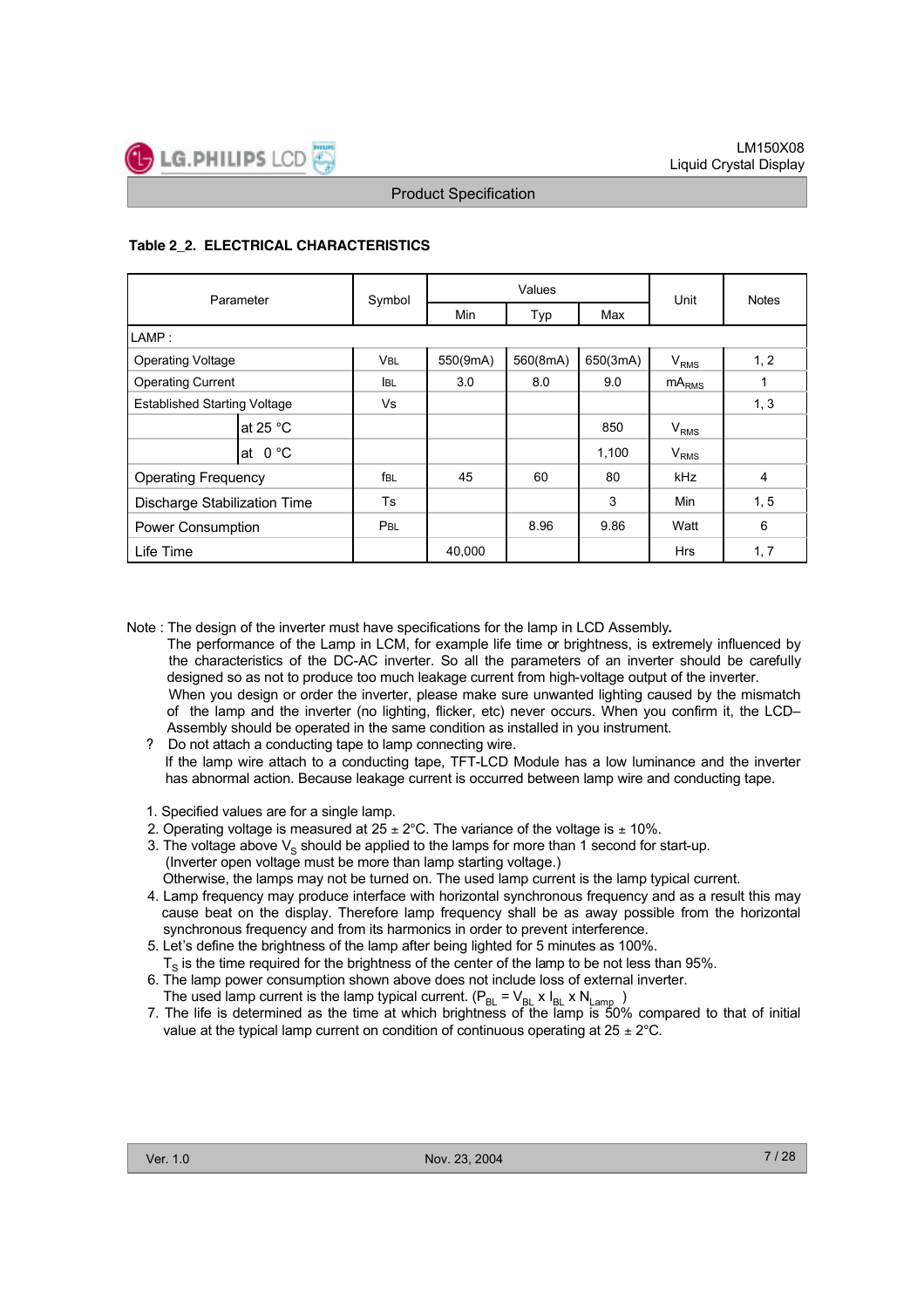8. The output of the inverter must have symmetrical(negative and positive) voltage waveform and symmetrical current waveform (Unsymmetrical ratio is less than 10%). Please do not use the inverter which has unsymmetrical voltage and unsymmetrical current and spike wave.

Requirements for a system inverter design, which is intended to have a better display performance, a better power efficiency and a more reliable lamp, are following.

It shall help increase the lamp lifetime and reduce leakage current.

- a. The asymmetry rate of the inverter waveform should be less than 10%.
- b. The distortion rate of the waveform should be within  $v2 \pm 10\%$ .
	- \* Inverter output waveform had better be more similar to ideal sine wave.



LG.PHILIPS LCD

\* Asymmetry rate:  $|I_p - I_{-p}| / I_{rms} \times 100\%$ \* Distortion rate  $I_p$  (or  $I_{-p}$ ) /  $I_{rms}$ 

- 9. The inverter which is combined with this LCM, is highly recommended to connect coupling(ballast) condenser at the high voltage output side. When you use the inverter which has not coupling(ballast) condenser, it may cause abnormal lamp lighting because of biased mercury as time goes.
- 10.In case of edgy type back light with over 4 parallel lamps, input current and voltage wave form should be synchronized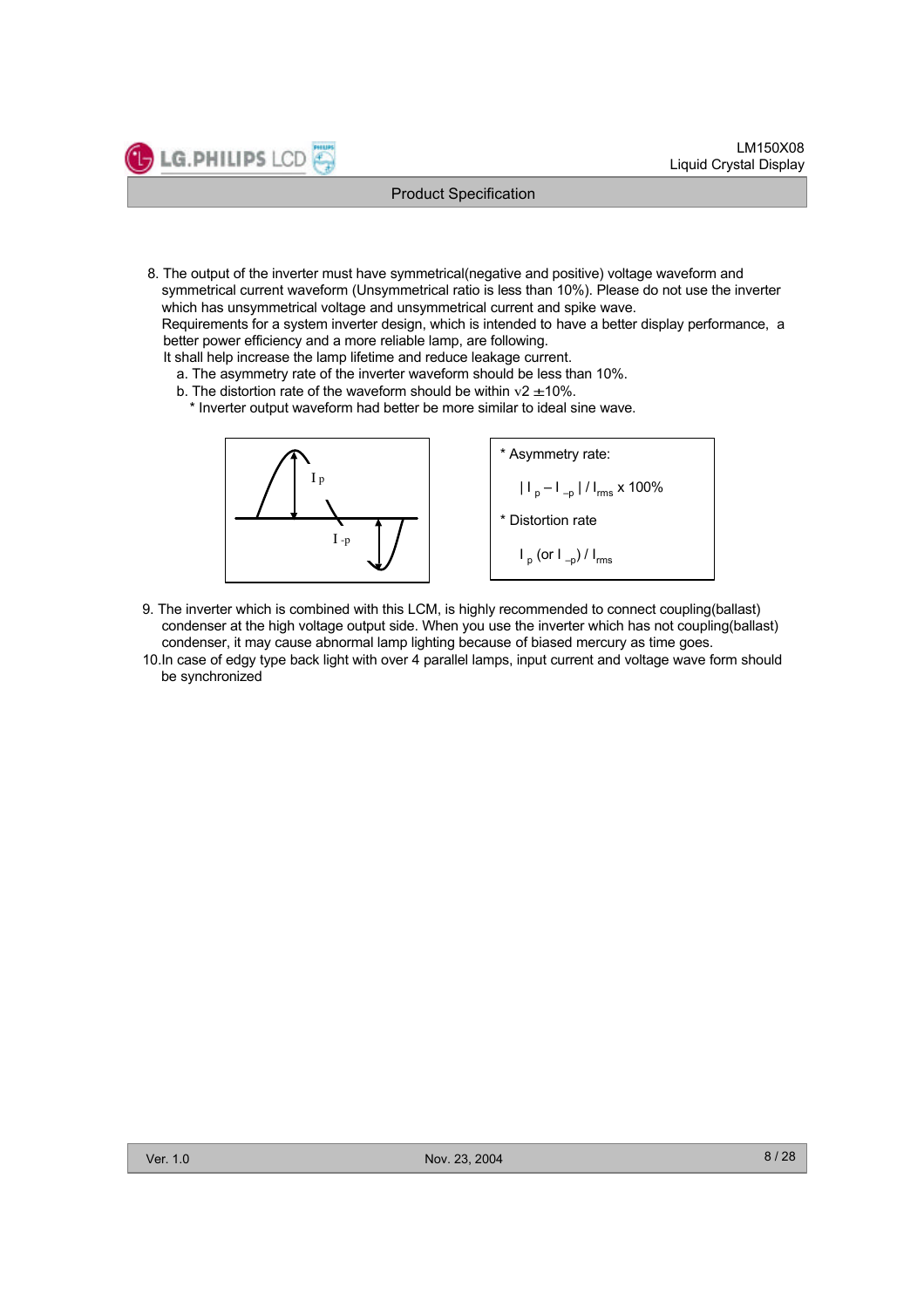## **3-2. Interface Connections**

- LCD Connector(CN1) : DF14H-20P-1.25H (Manufactured by Hirose) or Equivalent
- Mating Connector : DF14H-20S-1.25C (Manufactured by Hirose) or Equivalent

#### **Table 3. MODULE CONNECTOR(CN1) PIN CONFIGURATION**

| Pin No         | Symbol              | Description                   | Output Pin #<br>(LVDS Tx) |
|----------------|---------------------|-------------------------------|---------------------------|
| 1              | <b>VLCD</b>         | Power Supply +3.3V            |                           |
| $\overline{2}$ | <b>VLCD</b>         | Power Supply +3.3V            |                           |
| 3              | <b>GND</b>          | Power Ground.                 |                           |
| $\overline{4}$ | <b>GND</b>          | Power Ground                  |                           |
| 5              | RXIN0-              | LVDS Receiver Signal(-)       | <b>PIN#48</b>             |
| 6              | RXIN <sub>0</sub> + | LVDS Receiver Signal(+)       | <b>PIN#47</b>             |
| 7              | <b>GND</b>          | Ground                        |                           |
| 8              | RXIN1-              | LVDS Receiver Signal(-)       | <b>PIN#46</b>             |
| 9              | RXIN1+              | LVDS Receiver Signal(+)       | <b>PIN#45</b>             |
| 10             | <b>GND</b>          | Ground                        |                           |
| 11             | RXIN2-              | LVDS Receiver Signal(-)       | <b>PIN#42</b>             |
| 12             | RXIN2+              | LVDS Receiver Signal(+)       | <b>PIN#41</b>             |
| 13             | <b>GND</b>          | Ground                        |                           |
| 14             | <b>RXCLK IN-</b>    | LVDS Receiver Clock Signal(-) | <b>PIN#40</b>             |
| 15             | <b>RXCLK IN+</b>    | LVDS Receiver Clock Signal(+) | <b>PIN#39</b>             |
| 16             | <b>GND</b>          | Ground                        |                           |
| 17             | RXIN3-              | LVDS Receiver Signal(-)       | <b>PIN#38</b>             |
| 18             | RXIN <sub>3+</sub>  | LVDS Receiver Signal(+)       | <b>PIN#37</b>             |
| 19             | <b>GND</b>          | Ground                        |                           |
| 20             | <b>GND</b>          | Ground                        | Note 1                    |

- Note: 1. 20nd Pin should be ground.
	- 2. All GND(ground) pins should be connected together and to Vss which should also be connected to the LCD's metal frame.
	- 3. All VLCD (power input) pins should be connected together.
	- 4. Input Level of LVDS signal is based on the IEA 664 Standard.

#### **Rear view of LCM**

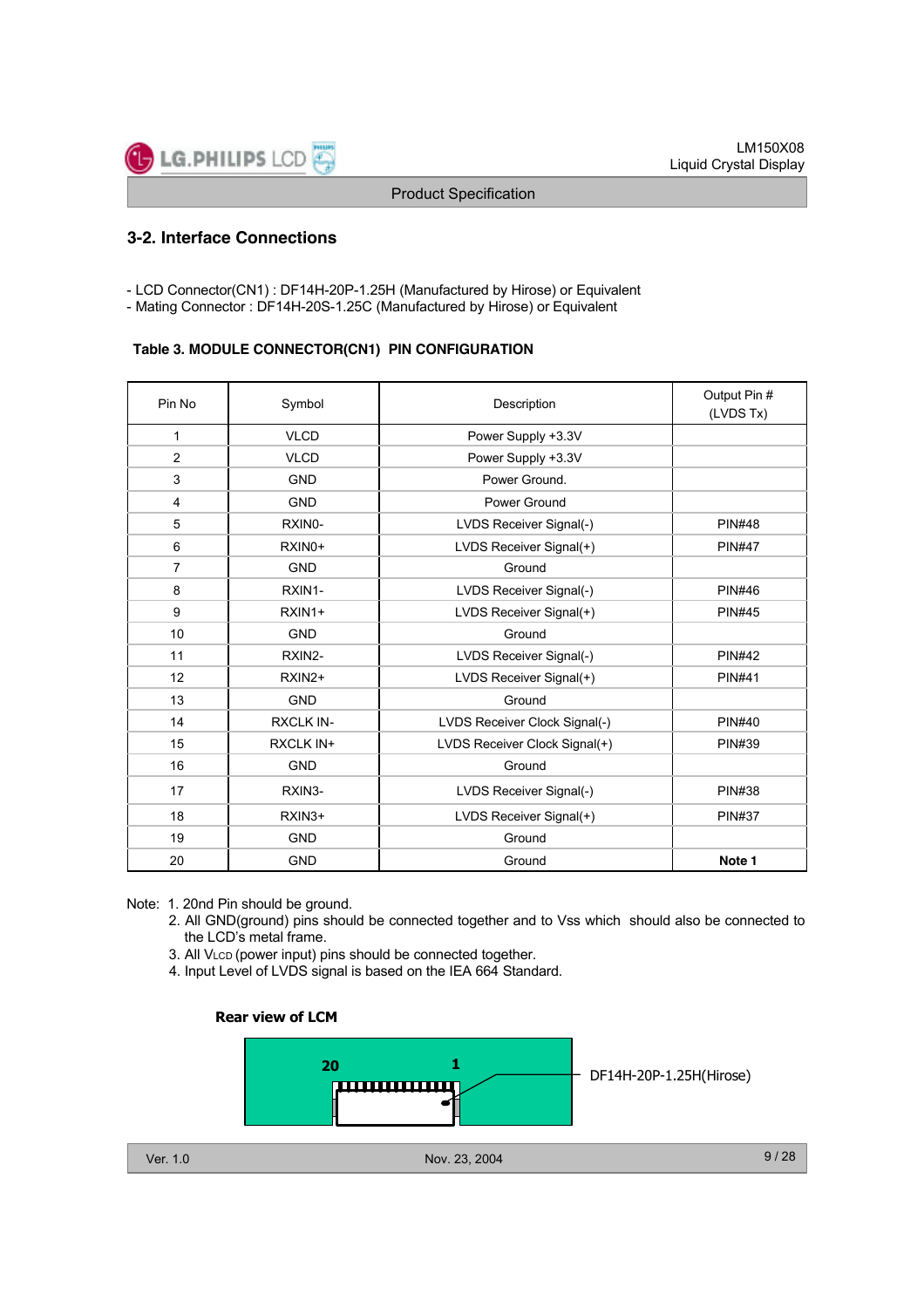#### **Table 4. REQUIRED SIGNAL ASSIGNMENT FOR LVDS Transmitter (DS90C385 or Compatible)**

| Pin#           | <b>Pin Name</b>    | Symbol             | <b>Description</b>            | Output           |
|----------------|--------------------|--------------------|-------------------------------|------------------|
| 51             | TxIN0              | Red0 [LSB]         | Red Pixel Data                |                  |
| 52             | TxIN1              | Red1               | Red Pixel Data                |                  |
| 54             | TxIN <sub>2</sub>  | Red <sub>2</sub>   | Red Pixel Data                | Rx0-<br>$Rx0+$   |
| 55             | TxIN3              | Red3               | Red Pixel Data                |                  |
| 56             | TxIN4              | Red4               | Red Pixel Data                |                  |
| $\overline{2}$ | TxIN5              | Red7 [MSB]         | Red Pixel Data                | Rx3-<br>$Rx3+$   |
| 3              | TxIN6              | Red <sub>5</sub>   | Red Pixel Data                | $Rx0-$           |
| 4              | TxIN7              | Green0 [LSB]       | <b>Green Pixel Data</b>       | $Rx0+$           |
| 6              | TxIN8              | Green1             | Green Pixel Data              | $Rx1-$           |
| 7              | TxIN9              | Green <sub>2</sub> | Green Pixel Data              | $Rx1+$           |
| 8              | TxIN10             | Green <sub>6</sub> | <b>Green Pixel Data</b>       | Rx3-             |
| 10             | TxIN11             | Green7 [MSB]       | <b>Green Pixel Data</b>       | $Rx3+$           |
| 11             | TxIN12             | Green <sub>3</sub> | Green Pixel Data              |                  |
| 12             | TxIN13             | Green4             | Green Pixel Data              | <b>Rx1-</b>      |
| 14             | TxIN14             | Green <sub>5</sub> | <b>Green Pixel Data</b>       | $Rx1+$           |
| 15             | TxIN15             | Blue0 [LSB]        | <b>Blue Pixel Data</b>        |                  |
| 16             | TxIN16             | Blue <sub>6</sub>  | <b>Blue Pixel Data</b>        | $Rx3-$           |
| 18             | TxIN17             | Blue7 [MSB]        | <b>Blue Pixel Data</b>        | $Rx3+$           |
| 19             | TxIN18             | Blue1              | <b>Blue Pixel Data</b>        | $Rx1-$<br>$Rx1+$ |
| 20             | TxIN19             | Blue <sub>2</sub>  | <b>Blue Pixel Data</b>        |                  |
| 22             | TxIN20             | Blue3              | <b>Blue Pixel Data</b>        | $Rx2-$           |
| 23             | TxIN21             | Blue4              | <b>Blue Pixel Data</b>        | $Rx2+$           |
| 24             | TxIN22             | Blue <sub>5</sub>  | <b>Blue Pixel Data</b>        |                  |
| 25             | TxIN <sub>23</sub> | <b>RES</b>         |                               | Rx3-<br>$Rx3+$   |
| 27             | TxIN24             | Hsync.             | No connection, If unnecessary |                  |
| 28             | TxIN25             | Vsync.             | No connection, If unnecessary | $Rx2-$<br>$Rx2+$ |
| 30             | TxIN26             | EN                 | Data Enable                   |                  |
| 50             | TxIN27             | Red <sub>6</sub>   | Red Pixel Data                | Rx3-<br>$Rx3+$   |

Notes : 1. Refer to LVDS Transmitter Data Sheet for detail descriptions.

2. 7 means MSB and 0 means LSB at R,G,B pixel data.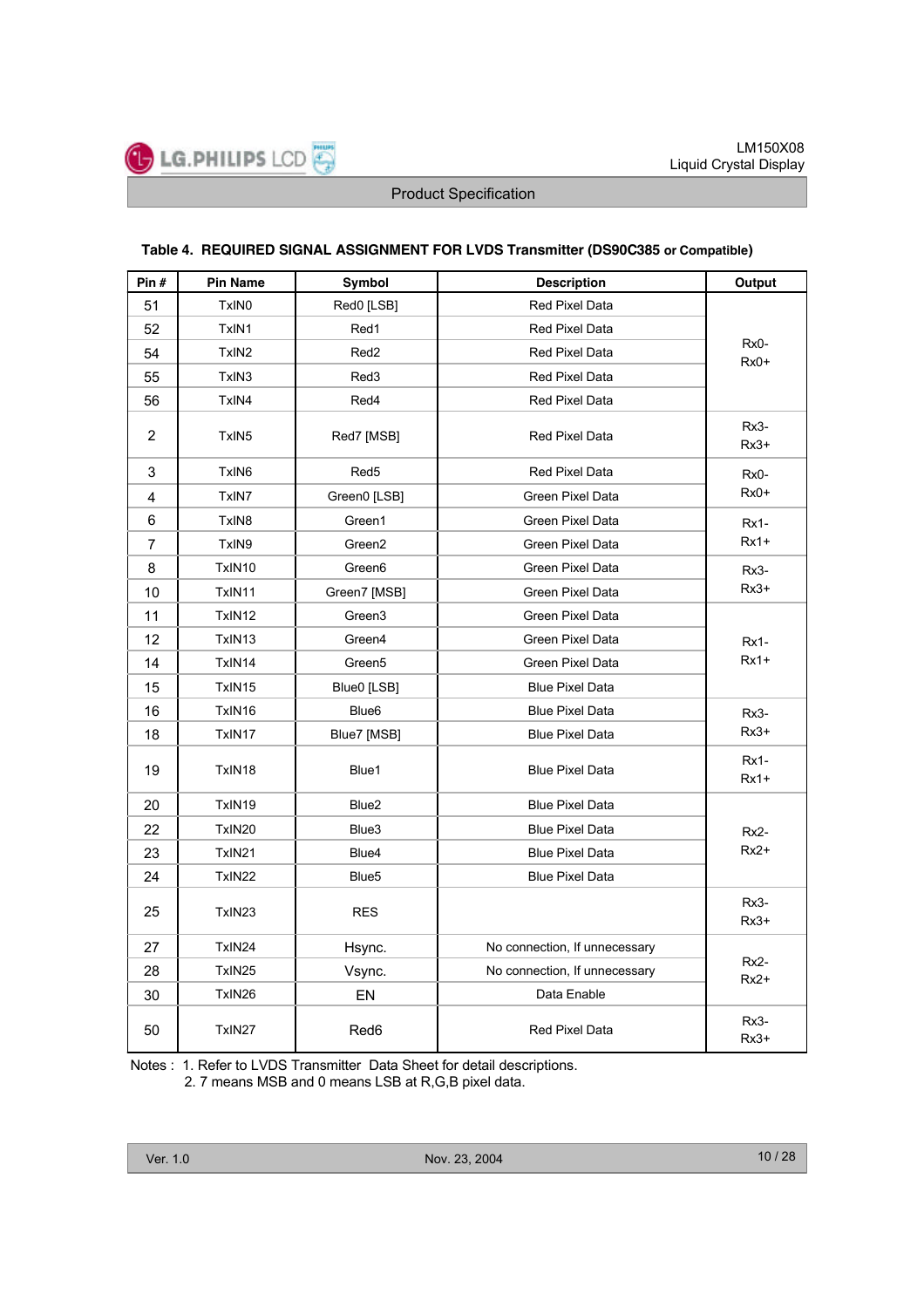## **Table 5. REQUIRED SIGNAL ASSIGNMENT FOR LVDS TRANSMITTER (DS90C385 or Compatible)**

| <b>Host System</b> |                         | <b>DS90C385</b> |                 |   |    |                        | <b>Timing</b>      |
|--------------------|-------------------------|-----------------|-----------------|---|----|------------------------|--------------------|
| 24 Bit             |                         | or Compatible   | DF14H-20P-1.25H |   |    |                        | <b>Controller</b>  |
|                    |                         |                 |                 |   |    |                        |                    |
| RED <sub>0</sub>   | 51                      |                 | 48              |   |    |                        |                    |
| RED <sub>1</sub>   | 52                      | TxOUT0-         | 47              |   | 5  | 100? $\leq$            | RxIN0-             |
| RED <sub>2</sub>   | 54                      | TxOUT0+         |                 |   | 6  |                        | RxIN0+             |
| RED <sub>3</sub>   | 55                      |                 |                 |   |    |                        |                    |
| RED4               | 56                      |                 | 46              |   |    |                        |                    |
| RED <sub>5</sub>   | 3                       | TxOUT1-         | 45              | 8 |    | 100? $\overline{\leq}$ | RxIN1-             |
| RED <sub>6</sub>   | 50                      | TxOUT1+         |                 |   | 9  |                        | RxIN1+             |
| RED7               | $\overline{2}$          |                 |                 |   |    |                        |                    |
| <b>GREEN0</b>      | $\overline{\mathbf{4}}$ |                 | 42              |   |    |                        |                    |
| GREEN1             | 6                       | TxOUT2-         | 41              |   | 11 | 100? $\leq$            | RxIN2-             |
| GREEN <sub>2</sub> | 7                       | TxOUT2+         |                 |   | 12 |                        | RxIN2+             |
| GREEN3             | 11                      |                 |                 |   |    |                        |                    |
| GREEN4             | 12                      |                 | 40              |   |    |                        |                    |
| GREEN <sub>5</sub> | 14                      | TxCLKOUT-       |                 |   | 14 | 100? $\leq$            | RxCLKIN-           |
| GREEN6             | 8                       | TxCLKOUT+       | 39              |   | 15 |                        | RxCLKIN+           |
| <b>GREEN7</b>      | 10                      |                 |                 |   |    |                        |                    |
| <b>BLUE0</b>       | 15                      |                 |                 |   |    |                        |                    |
| BLUE1              | 19                      | TxOUT3-         | 38              |   | 17 |                        | RxIN3-             |
| BLUE2              | 20                      | TxOUT3+         | 37              |   | 18 | 100? $\leq$            | RxIN <sub>3+</sub> |
| BLUE3              | 22                      |                 |                 |   |    |                        |                    |
| BLUE4              | 23                      |                 |                 |   |    |                        |                    |
| BLUE5              | 24                      |                 |                 |   |    |                        |                    |
| BLUE6              | 16                      |                 |                 |   |    |                        |                    |
| BLUE7              | 18                      |                 |                 |   |    |                        |                    |
| Hsync              | 27                      |                 |                 |   |    |                        |                    |
| Vsync              | 28                      |                 |                 |   |    |                        |                    |
| Data Enable        | 30                      |                 |                 |   |    |                        |                    |
| <b>CLOCK</b>       | 31                      |                 |                 |   |    | <b>LCD Module</b>      |                    |
|                    |                         |                 |                 |   |    |                        |                    |
|                    |                         |                 |                 |   |    |                        |                    |

Note : 1. The LCD Module uses a 100Ohm resistor between positive and negative lines of each receiver input.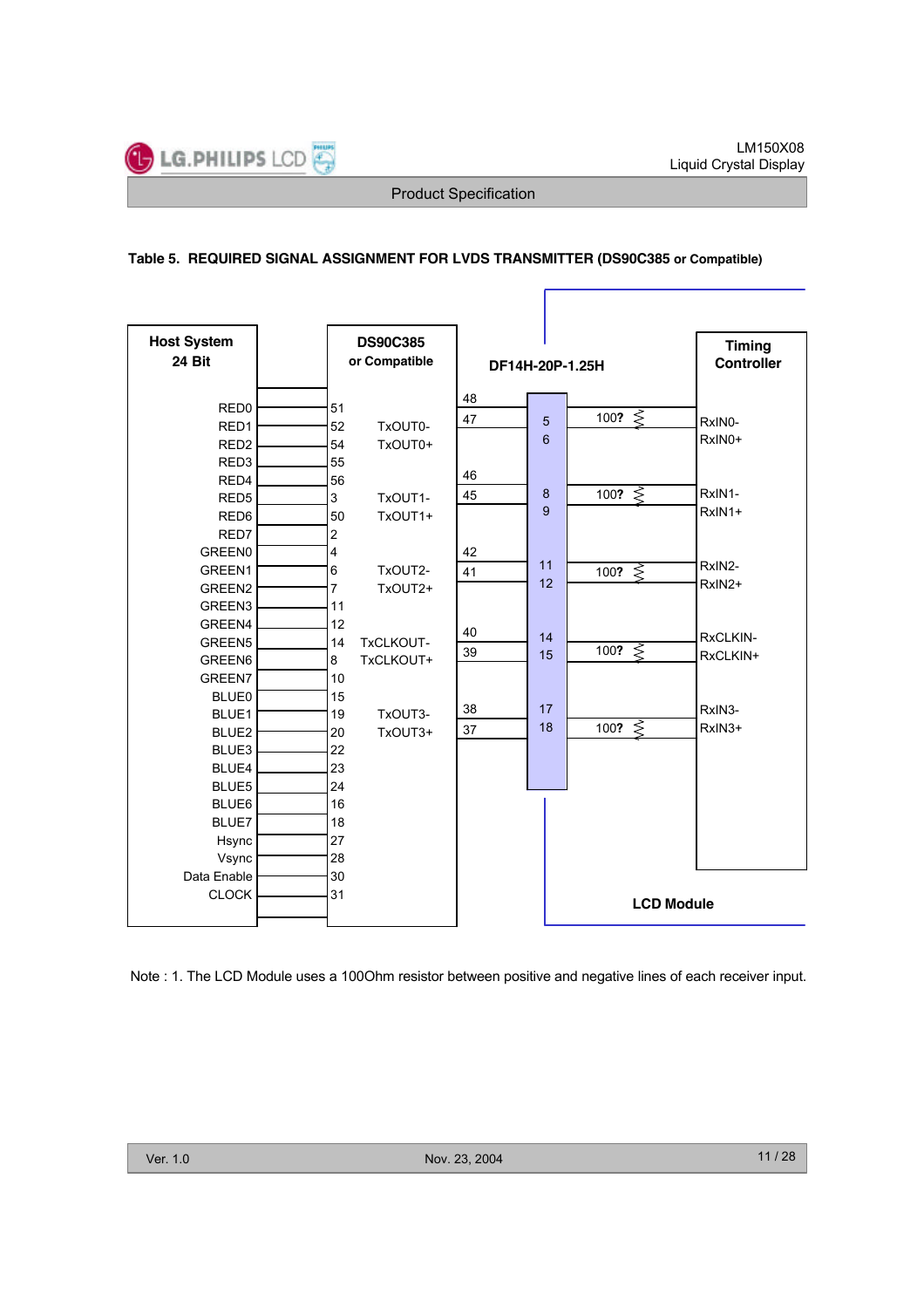#### **Table 6. BACKLIGHT CONNECTOR PIN CONFIGURATION(CN2,CN3)**

 $-$  LG. PHILIPS LCD

The backlight interface connector is a model BHR-03VS-1(CN2/CN3), manufactured by JST. The mating connector part number is SM02(8.0)B-BHS-1-TB or equivalent.The pin configuration for the connector is shown in the table below.

| No              | <b>Pin</b> | Symbol | Description                                       | <b>Notes</b> |
|-----------------|------------|--------|---------------------------------------------------|--------------|
|                 |            | H1     | Power supply for lamp 1 (High voltage side), Pink |              |
| CN <sub>2</sub> |            | NC.    | No Connect                                        |              |
|                 | 3          | L1     | Power supply for lamp 1 (Low voltage side), Black |              |
|                 |            | H2     | Power supply for lamp 2 (High voltage side), Pink |              |
| CN <sub>3</sub> |            | NC.    | No Connect                                        |              |
|                 | 3          | L2     | Power supply for lamp 2 (Low voltage side), Black |              |

Notes: 1. The high voltage power terminal is colored Pink.

2. The low voltage pin is colored Black.

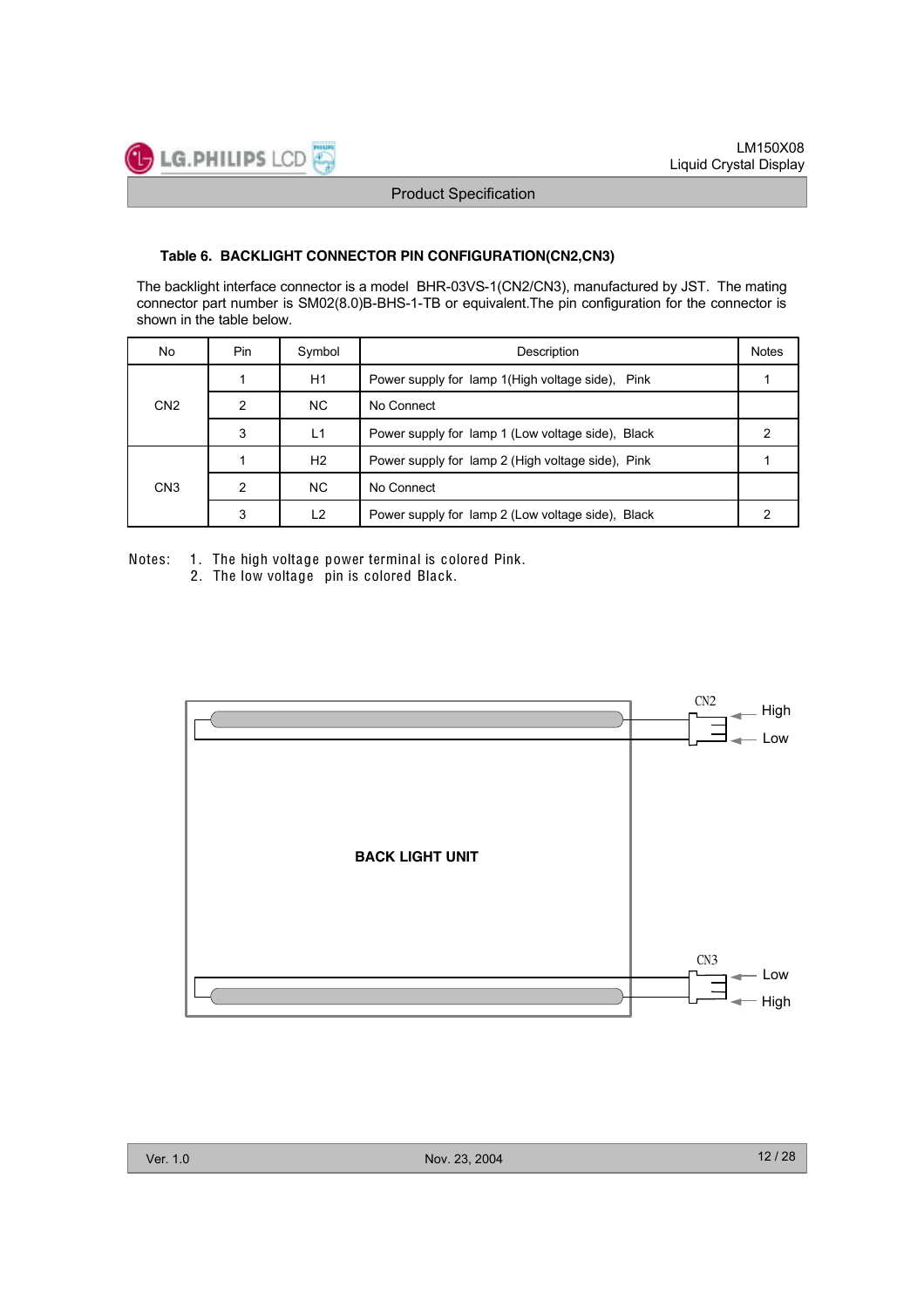## **3-3. Signal Timing Specifications**

This is the signal timing required at the input of the LVDS Transmitter. All of the interface signal timing should be satisfied with the following specifications for it's proper operation.

**Table 7. Timing Table**

| <b>ITEM</b>      | Symbol                        | Min                      | Typ                      | Max                      | Unit                     | Note        |  |
|------------------|-------------------------------|--------------------------|--------------------------|--------------------------|--------------------------|-------------|--|
|                  | Period                        | tclk                     | 12.70                    | 15.38                    | 20.00                    | ns          |  |
| <b>DCLK</b>      | Frequency                     | $\overline{\phantom{0}}$ | 50                       | 65                       | 79                       | <b>MHz</b>  |  |
|                  | Period                        | tHP                      | 1096                     | 1344                     | 1360                     | tclk        |  |
| Hsync            | Width                         | twh                      | 8                        | 136                      | $\overline{\phantom{a}}$ | <b>tCLK</b> |  |
|                  | Period                        | tvP                      | 800                      | 806                      | 862                      | tHP         |  |
| Vsync            | Frequency                     | $f_V$                    | 50                       | 60                       | 75                       | Hz          |  |
|                  | Width                         | twv                      | $\overline{2}$           | 6                        | $\overline{\phantom{a}}$ | tHP         |  |
|                  | Horizontal Valid              | thy                      | 1024                     | 1024                     | 1024                     |             |  |
|                  | <b>Horizontal Back Porch</b>  | thBP                     | 8                        | 160                      | $\overline{\phantom{0}}$ |             |  |
|                  | <b>Horizontal Front Porch</b> | tHFP                     | 8                        | 24                       | $\overline{\phantom{a}}$ | <b>tCLK</b> |  |
| DE               | $\overline{a}$                | $\blacksquare$           | $\overline{\phantom{a}}$ | $\overline{\phantom{a}}$ | $\blacksquare$           |             |  |
| (Data<br>Enable) | Vertical Valid                | $t$ w                    | 768                      | 768                      | 768                      |             |  |
|                  | Vertical Back Porch           | tvBP                     | $\overline{4}$           | 29                       | $\overline{\phantom{0}}$ |             |  |
|                  | Vertical Front Porch          | tvFP                     | $\overline{2}$           | 3                        | $\overline{\phantom{a}}$ | tHP         |  |
|                  |                               | $\blacksquare$           | $\overline{\phantom{0}}$ | $\overline{\phantom{a}}$ | ÷,                       |             |  |

- **Note**: Hsync period and Hsync width-active should be even number times of tcLK. If the value is odd number times of tcLK, display control signal can be asynchronous. In order to operate this LCM a Hsync, Vsyn, and DE(data enable) signals should be used.
	- **1.** : The performance of the electro-optical characteristics may be influenced by variance of the vertical refresh rates.
	- 2. Vsync and Hsync should be keep the above specification.
	- 3. Hsync Period, Hsync Width, and Horizontal Back Porch should be any times of of character number(8).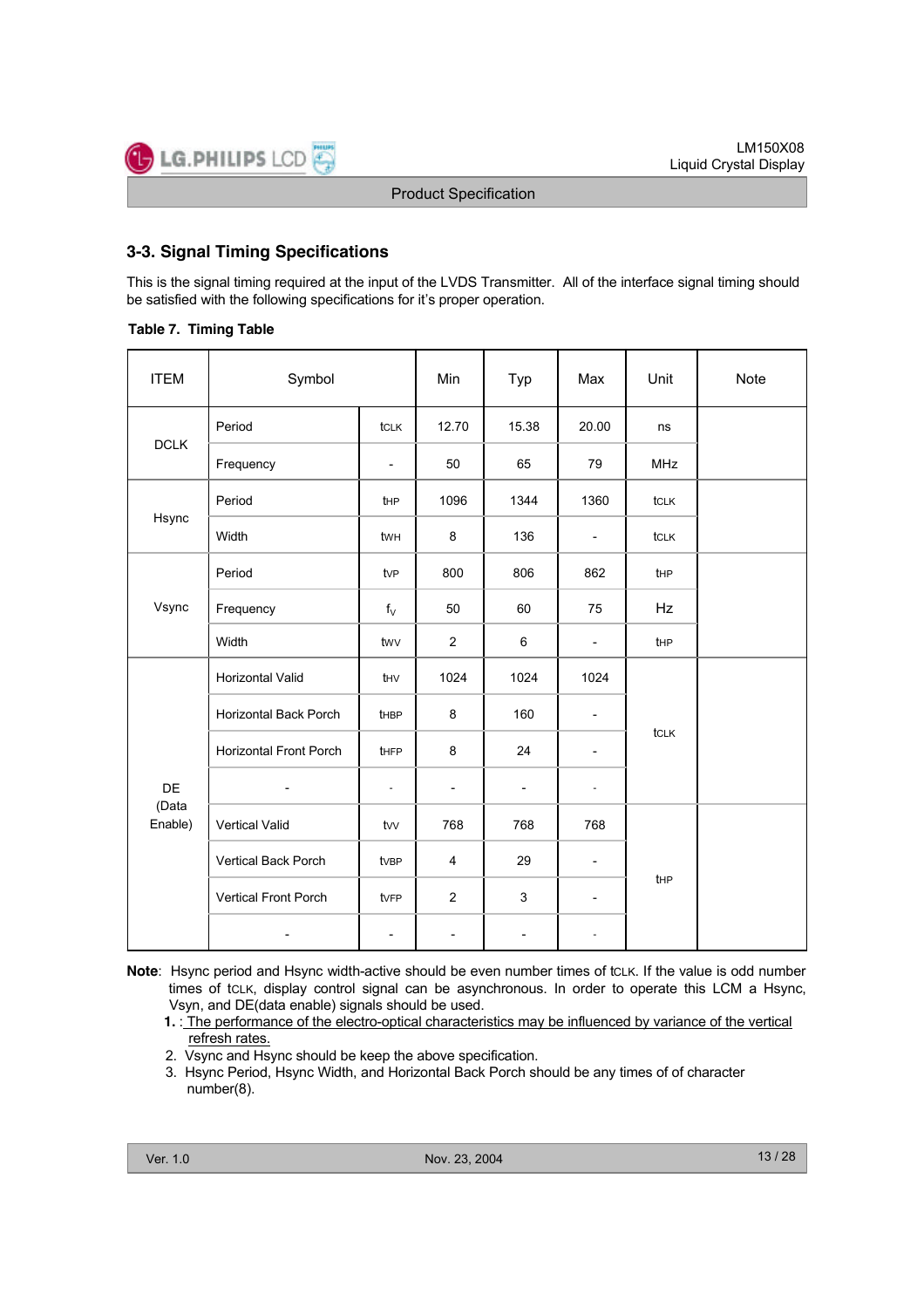

## **3-4. Signal Timing Waveforms**



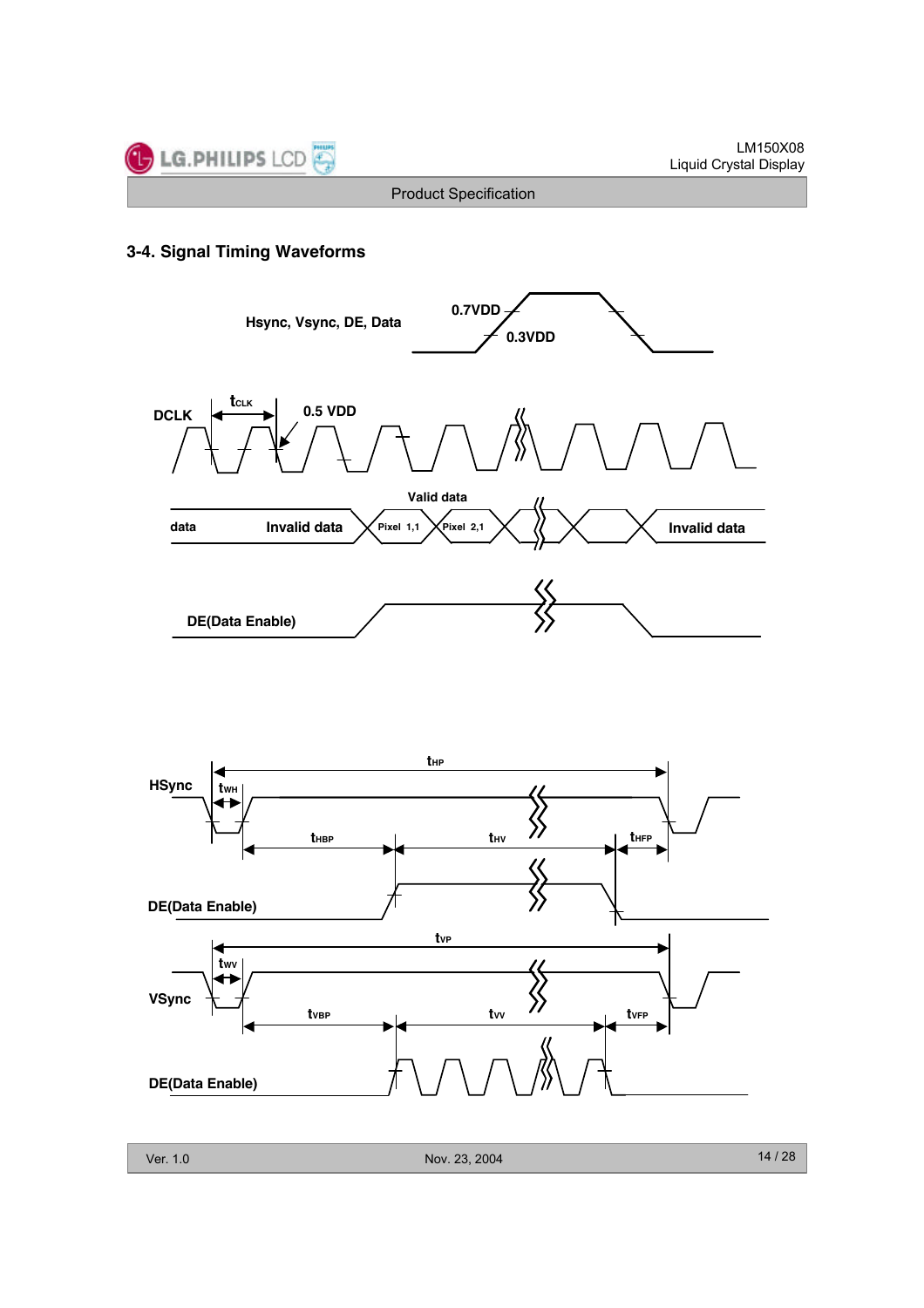## **3-5. Color Data Reference**

The Brightness of each primary color(red,green,blue) is based on the 8-bit gray scale data input for the color; the higher the binary input, the brighter the color. The table below provides a reference for color versus data input.

#### **Table 8. COLOR DATA REFERENCE**

|              |                    |      |              |             |   |            |             |   |                         |          |                |              |              | Input Color Data        |              |             |              |            |             |             |              |          |              |             |                         |              |
|--------------|--------------------|------|--------------|-------------|---|------------|-------------|---|-------------------------|----------|----------------|--------------|--------------|-------------------------|--------------|-------------|--------------|------------|-------------|-------------|--------------|----------|--------------|-------------|-------------------------|--------------|
|              | Color              |      |              |             |   | <b>RED</b> |             |   |                         |          |                |              |              | <b>GREEN</b>            |              |             |              |            |             |             |              |          | <b>BLUE</b>  |             |                         |              |
|              |                    |      | <b>MSB</b>   |             |   |            |             |   |                         |          | LSB MSB        |              |              |                         |              |             |              | <b>LSB</b> | <b>MSB</b>  |             |              |          |              |             |                         | <b>LSB</b>   |
|              |                    |      |              |             |   |            |             |   | R7 R6 R5 R4 R3 R2 R1 R0 |          |                |              |              | G7 G6 G5 G4 G3 G2 G1 G0 |              |             |              |            |             |             |              |          |              |             | B7 B6 B5 B4 B3 B2 B1 B0 |              |
|              | <b>Black</b>       |      | 0            | 0           | 0 | 0          | 0           | 0 | 0                       | 0        | 0              | 0            | 0            | 0                       | 0            | 0           | 0            | 0          | 0           | 0           | 0            | 0        | 0            | 0           | $\mathbf 0$             | 0            |
|              | Red (255)          |      | $\mathbf{1}$ | 1           | 1 | 1          | 1           | 1 | 1                       | 1        | $\overline{0}$ | 0            | $\pmb{0}$    | $\pmb{0}$               | $\mathbf 0$  | $\mathsf 0$ | $\pmb{0}$    | 0          | $ 0\rangle$ | $\pmb{0}$   | $\mathbf 0$  | 0        | 0            | 0           | $\mathbf 0$             | 0            |
|              | Green (255)        |      | 0            | 0           | 0 | $\pmb{0}$  | 0           | 0 | 0                       | 0        | 1              | 1            | $\mathbf{1}$ | $\mathbf{1}$            | 1            | 1           | $\mathbf{1}$ | 1          | 0           | 0           | 0            | 0        | 0            | $\pmb{0}$   | $\mathbf 0$             | $\pmb{0}$    |
| Basic        | <b>Blue (255)</b>  |      | 0            | 0           | 0 | 0          | 0           | 0 | 0                       | 0        | 0              | 0            | 0            | 0                       | $\mathbf 0$  | 0           | 0            | 0          | 1           | 1           | 1            | 1        | 1            | 1           | 1                       | 1            |
| Color        | Cyan               |      | 0            | 0           | 0 | 0          | 0           | 0 | 0                       | 0        | 1              | $\mathbf{1}$ | $\mathbf{1}$ | 1                       | $\mathbf{1}$ | 1           | $\mathbf{1}$ | 1          | $\vert$ 1   | 1           | $\mathbf{1}$ | 1        | $\mathbf{1}$ | 1           | $\mathbf{1}$            | 1            |
|              | Magenta            |      | 1            | 1           | 1 | 1          | 1           | 1 | 1                       | 1 0      |                | $\mathbf 0$  | 0            | 0                       | $\mathbf 0$  | 0           | 0            | 0          | 11          | 1           | 1            | 1        | 1            | 1           | $\mathbf{1}$            | $\mathbf{1}$ |
|              | Yellow             |      | 1            | 1           | 1 | 1          | 1           | 1 | 1                       | 1        | 1              | 1            | 1            | 1                       | $\mathbf 1$  | 1           | $\mathbf{1}$ | 1          | $\mathbf 0$ | 0           | 0            | 0        | 0            | 0           | $\mathbf 0$             | 0            |
|              | White              |      | 1            | 1           | 1 | 1          | 1           | 1 | 1                       | $1 \mid$ | 1              | 1            | 1            | 1                       | 1            | 1           | $\mathbf{1}$ | 1          | 1           | 1           | 1            | 1        | 1            | 1           | 1                       | 1            |
|              | RED (000)          | Dark | 0            | 0           | 0 | 0          | 0           | 0 | 0                       | 0        | 0              | 0            | 0            | 0                       | 0            | 0           | 0            | 0          | 0           | $\mathbf 0$ | 0            | 0        | 0            | 0           | $\mathbf 0$             | 0            |
|              | RED (001)          |      | 0            | 0           | 0 | 0          | 0           | 0 | 0                       | 1        | $\overline{0}$ | 0            | 0            | 0                       | 0            | 0           | 0            | 0          | 10          | 0           | 0            | 0        | 0            | 0           | $\mathbf 0$             | 0            |
| <b>RED</b>   | $\cdots$           |      |              |             |   | $\cdots$   |             |   |                         |          |                |              |              |                         |              |             |              |            |             |             |              |          | $\ldots$     |             |                         |              |
|              | RED (254)          |      | 1            | 1           | 1 | 1          | 1           | 1 | 1                       | 0        | 0              | $\pmb{0}$    | $\pmb{0}$    | $\pmb{0}$               | $\pmb{0}$    | 0           | $\pmb{0}$    | $\pmb{0}$  | $\pmb{0}$   | 0           | 0            | 0        | 0            | $\pmb{0}$   | 0                       | 0            |
|              | RED (255)          |      | 1            | 1           | 1 | 1          | 1           | 1 | 1                       | $1 \mid$ | 0              | 0            | 0            | 0                       | $\pmb{0}$    | 0           | $\pmb{0}$    | 0          | 10          | 0           | 0            | 0        | 0            | 0           | 0                       | 0            |
|              | GREEN (000) Dark   |      | 0            | 0           | 0 | 0          | 0           | 0 | 0                       | 0        | 0              | $\pmb{0}$    | 0            | $\pmb{0}$               | $\pmb{0}$    | $\pmb{0}$   | 0            | 0          | 0           | $\pmb{0}$   | 0            | 0        | 0            | 0           | 0                       | 0            |
|              | <b>GREEN (001)</b> |      | 0            | 0           | 0 | 0          | $\mathbf 0$ | 0 | $\mathbf 0$             | 0        | $\overline{0}$ | 0            | 0            | 0                       | $\mathbf 0$  | 0           | $\mathbf 0$  | 1          | 10          | 0           | 0            | 0        | $\mathbf 0$  | $\mathbf 0$ | $\mathbf 0$             | $\mathbf 0$  |
| <b>GREEN</b> | $\ddotsc$          |      |              |             |   |            | $\cdots$    |   |                         |          |                |              |              |                         |              |             |              |            |             |             |              |          | $\ldots$     |             |                         |              |
|              | <b>GREEN (254)</b> |      | 0            | 0           | 0 | 0          | 0           | 0 | 0                       | 0        | 1              | 1            | 1            | 1                       | $\mathbf 1$  | 1           | $\mathbf{1}$ | 0          | $\pmb{0}$   | 0           | 0            | 0        | 0            | 0           | 0                       | 0            |
|              | <b>GREEN (255)</b> |      | 0            | 0           | 0 | 0          | 0           | 0 | 0                       | 0        | 1              | 1            | 1            | 1                       | $\mathbf 1$  | 1           | $\mathbf{1}$ | 1          | 10          | 0           | 0            | 0        | 0            | 0           | 0                       | 0            |
|              | <b>BLUE (000)</b>  | Dark | 0            | 0           | 0 | 0          | 0           | 0 | 0                       | 0        | 0              | 0            | 0            | 0                       | 0            | 0           | 0            | 0          | 0           | 0           | 0            | 0        | 0            | 0           | $\mathbf 0$             | 0            |
|              | <b>BLUE (001)</b>  |      | 0            | 0           | 0 | 0          | 0           | 0 | $\mathbf 0$             | 0        | 0              | 0            | 0            | 0                       | $\mathbf 0$  | 0           | 0            | 0          | I٥          | 0           | 0            | 0        | 0            | 0           | $\mathbf 0$             | $\mathbf{1}$ |
| <b>BLUE</b>  | $\cdots$           |      |              |             |   |            |             |   |                         |          |                |              |              |                         |              |             |              |            |             |             |              | $\cdots$ |              |             |                         |              |
|              | <b>BLUE (254)</b>  |      | 0            | $\mathbf 0$ | 0 | 0          | 0           | 0 | $\mathbf 0$             | 0        | $ 0\rangle$    | $\pmb{0}$    | $\pmb{0}$    | 0                       | $\mathbf 0$  | 0           | $\pmb{0}$    | 0          | ۱1          | 1           | 1            | 1        | 1            | 1           | $\mathbf 1$             | 0            |
|              | <b>BLUE (255)</b>  |      | 0            | 0           | 0 | 0          | 0           | 0 | 0                       | 0        | 0              | 0            | 0            | 0                       | 0            | 0           | 0            | 0          | 1           | 1           | 1            | 1        | 1            | 1           | 1                       | 1            |

**Note** : Users should be input true 8 Bit data streams via LVDS transmitter.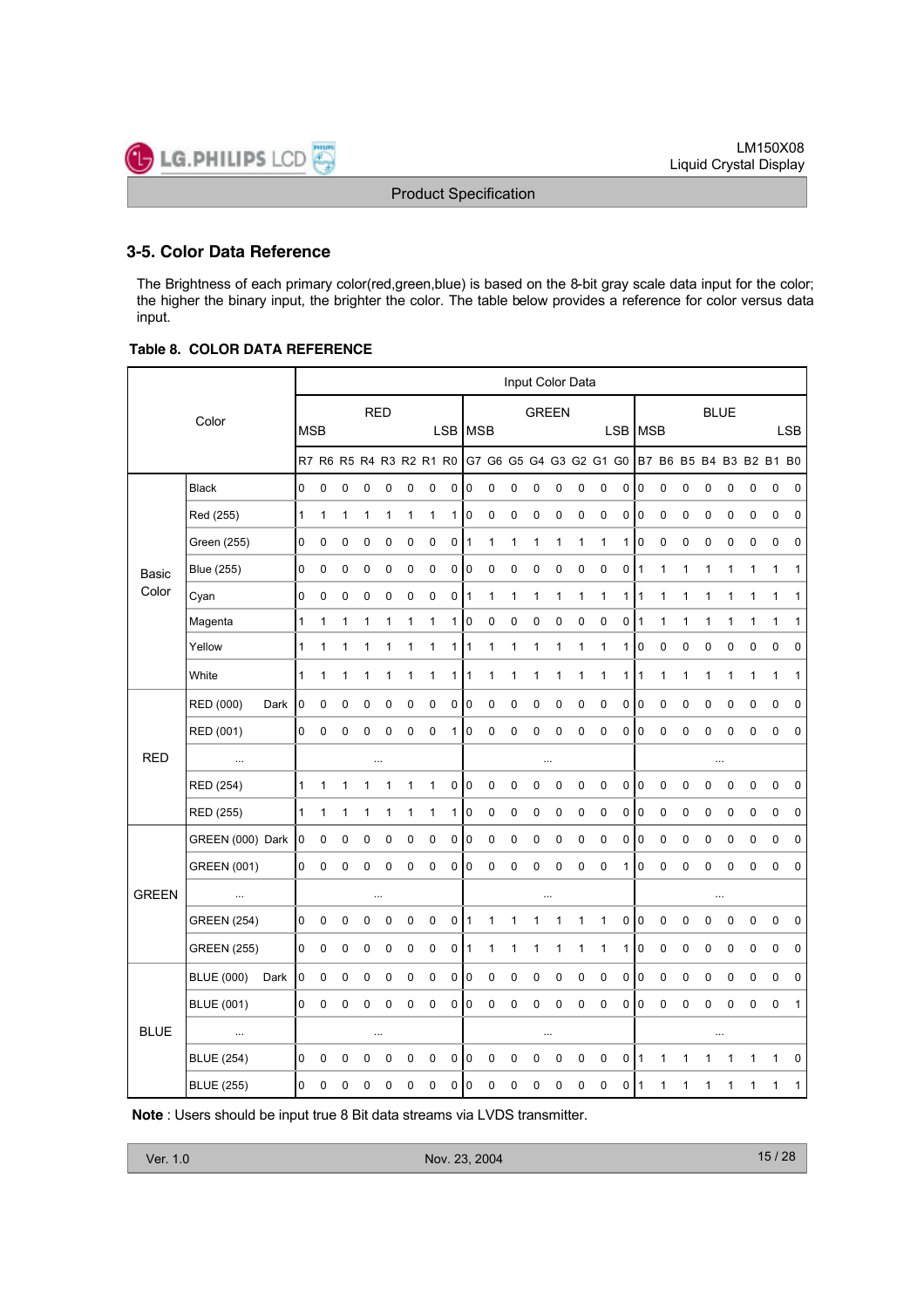

## **3-6. Power Sequence**



#### **Table 9. POWER SEQUENCE**

| Parameter      | Min | Typ | Max | Units |
|----------------|-----|-----|-----|-------|
| T1             | 0.5 |     | 10  | ms    |
| T <sub>2</sub> | 0.5 |     | 50  | ms    |
| T <sub>3</sub> | 200 |     |     | ms    |
| T <sub>4</sub> | 200 |     |     | ms    |
| T <sub>5</sub> | 0.5 |     | 50  | ms    |
| T <sub>6</sub> | 0.5 |     | 10  | ms    |
| T7             | 500 |     |     | ms    |

Notes : 1. Please avoid floating state of interface signal at invalid period.

2. When the interface signal is invalid, be sure to pull down the power supply for LCD  $V_{\text{LCD}}$  to 0V.

3. Lamp power must be turn on after power supply for LCD an interface signal are valid.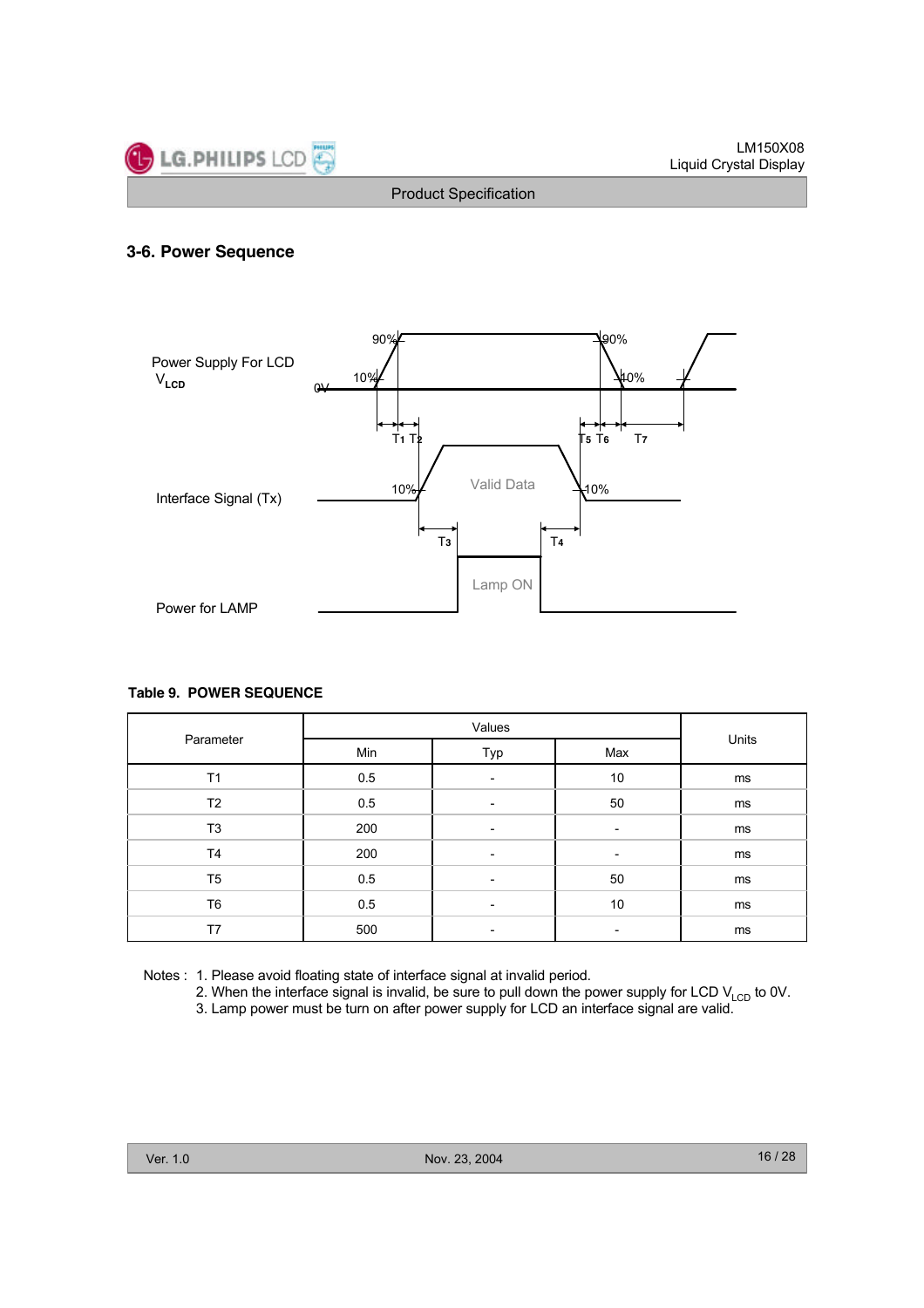## **4. Optical Specification**

LG.PHILIPS LCD

Optical characteristics are determined after the unit has been 'ON' and stable for approximately 30 minutes in a dark environment at  $25 \pm 2^{\circ}$ C. The values specified are at an approximate distance 50cm from the LCD surface at a viewing angle of  $\Phi$  and  $\theta$  equal to 0 °.

FIG. 1 presents additional information concerning the measurement equipment and method.



**FIG. 1 Optical Characteristic Measurement Equipment and Method**

**Table 10. OPTICAL CHARACTERISTICS** Ta= 25 ± 2°C, V<sub>LCD</sub>=3.3V, fv=60Hz, Dclk=65MHz, ILamp=8mA

|                              | Parameter                   |                      |            |                          |                          | Values                   |                          | <b>Units</b>   |              |
|------------------------------|-----------------------------|----------------------|------------|--------------------------|--------------------------|--------------------------|--------------------------|----------------|--------------|
|                              |                             |                      | Symbol     |                          | Min                      | Typ                      | Max                      |                | <b>Notes</b> |
| <b>Contrast Ratio</b>        |                             |                      | CR         |                          | 250                      | 400                      | $\overline{\phantom{a}}$ |                | 1            |
| Surface Luminance, white     |                             | $L_{\underline{WH}}$ |            | 250                      | 300                      | $\blacksquare$           | cd/m <sup>2</sup>        | $\overline{2}$ |              |
| <b>Luminance Variation</b>   |                             | $\delta$ white       | 9P         | $\overline{\phantom{a}}$ |                          | 1.33                     | $\overline{\phantom{a}}$ | 3              |              |
| <b>Rise Time</b>             |                             | $Tr_R$               |            | $\blacksquare$           | 5                        | 10                       | ms                       | $\overline{4}$ |              |
|                              | Response Time<br>Decay Time |                      | $Tr_D$     |                          | $\overline{\phantom{a}}$ | 11                       | 22                       | ms             |              |
|                              |                             | <b>RED</b>           | <b>Rx</b>  |                          |                          | 0.631                    |                          |                |              |
|                              |                             |                      | Ry         |                          |                          | 0.347                    |                          |                |              |
|                              |                             | <b>GREEN</b>         | Gx         |                          |                          | 0.306                    |                          |                |              |
| <b>Color Coordinates</b>     |                             |                      |            | Gy                       |                          | 0.590                    | Typ                      |                |              |
| [CIE1931]                    |                             | <b>BLUE</b>          | <b>Bx</b>  |                          | Typ<br>$-0.03$           | 0.150                    | $+0.03$                  |                |              |
|                              |                             |                      |            | By                       |                          | 0.088                    |                          |                |              |
|                              |                             | <b>WHITE</b>         | Wx         |                          |                          | 0.313                    |                          |                |              |
|                              |                             |                      | Wy         |                          |                          | 0.329                    |                          |                |              |
| Viewing Angle (CR>10)        |                             |                      |            |                          |                          |                          |                          |                |              |
|                              | x axis, right( $\phi$ =0°)  |                      | $\theta$ r |                          | 55                       | 65                       | $\blacksquare$           | degree         | 5            |
| x axis, left ( $\phi$ =180°) |                             | $\theta$             |            | 55                       | 65                       | $\overline{\phantom{a}}$ |                          |                |              |
| y axis, up ( $\phi$ =90°)    |                             | $\theta$ u           |            | 40                       | 45                       | $\overline{\phantom{a}}$ |                          |                |              |
| y axis, down ( $\phi$ =270°) |                             | $\theta$ d           |            | 50                       | 55                       | $\overline{\phantom{a}}$ |                          |                |              |
| Gray Scale                   |                             |                      |            |                          |                          | 2.2                      | $\overline{\phantom{a}}$ |                | 6            |
| Crosstalk                    |                             |                      |            |                          | $\overline{\phantom{a}}$ | $\overline{\phantom{a}}$ | 2.0                      | $\%$           |              |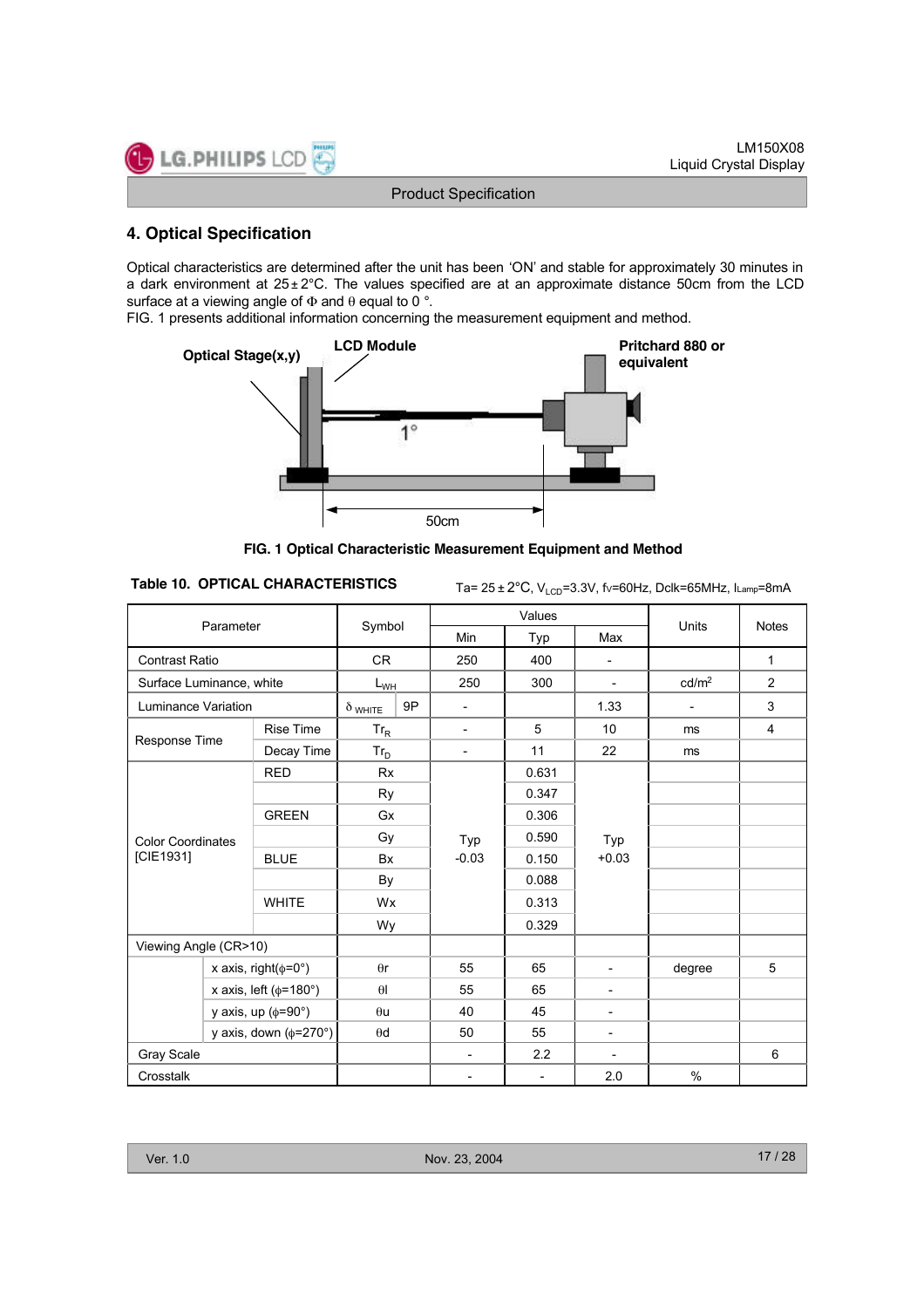Notes 1. Contrast Ratio(CR) is defined mathematically as :

Surface Luminance with all white pixels Contrast Ratio = Surface Luminance with all black pixels at center point (1)

- 2. Surface luminance is luminance value at center point (1) across the LCD surface 50cm from the surface with all pixels displaying white. For more information see FIG 2.
- 3. The variation in surface luminance , δ WHITE is defined as :  $\delta$  WHITE(9P) = Maximum( $L_{on1}$ ,  $L_{on2}$ ,  $L_{on3}$ , ......,  $L_{on9}$ ) / Minimum( $L_{on1}$ ,  $L_{on2}$ ,  $L_{on3}$ , .....,  $L_{on9}$ ) Where  $L_{on1}$  to  $L_{on9}$  are the luminance with all pixels displaying white at 9 locations . For more information see FIG 2.
- 4. Response time is the time required for the display to transition from white to black(Rise Time,  $Tr_{\mathsf{P}}$ ) and from black to white(Decay Time,  $Tr_{\mathsf{D}}$ ). For additional information see FIG 3.
- 5. Viewing angle is the angle at which the contrast ratio is greater than 10. The angles are determined for the horizontal or x axis and the vertical or y axis with respect to the z axis which is normal to the LCD surface. For more information see FIG 4.
- 6. Gray scale specification Gamma Value is approximately 2.2. For more information see Table 11.

| Gray Level       | Luminance [%] (Typ) |
|------------------|---------------------|
| L <sub>0</sub>   | 0.22                |
| L15              | 0.34                |
| L31              | 0.81                |
| L47              | 2.10                |
| L63              | 4.29                |
| L79              | 7.46                |
| L95              | 11.4                |
| L111             | 16.4                |
| L <sub>127</sub> | 22.1                |
| L <sub>143</sub> | 28.7                |
| L159             | 36.4                |
| L175             | 45.1                |
| L191             | 55.4                |
| L207<br>$\sim$   | 66.2                |
| L223             | 78.0                |
| L239             | 90.4                |
| L255             | 100                 |

#### **Table 11. Gray Scale Specification**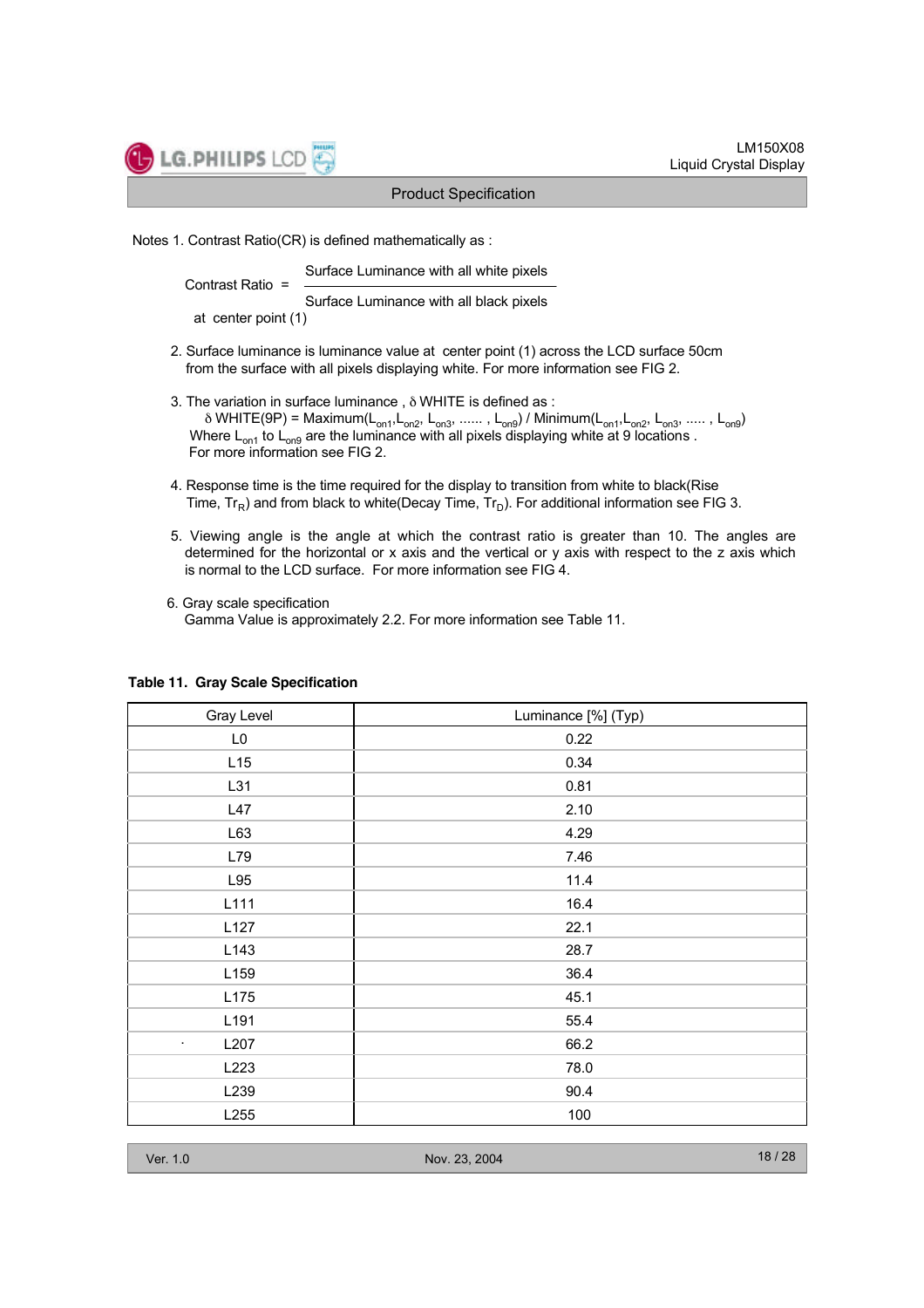



Measuring point for surface luminance & measuring point for luminance variation





The response time is defined as the following figure and shall be measured by switching the input signal for "black" and "white".



**FIG. 3 Response Time**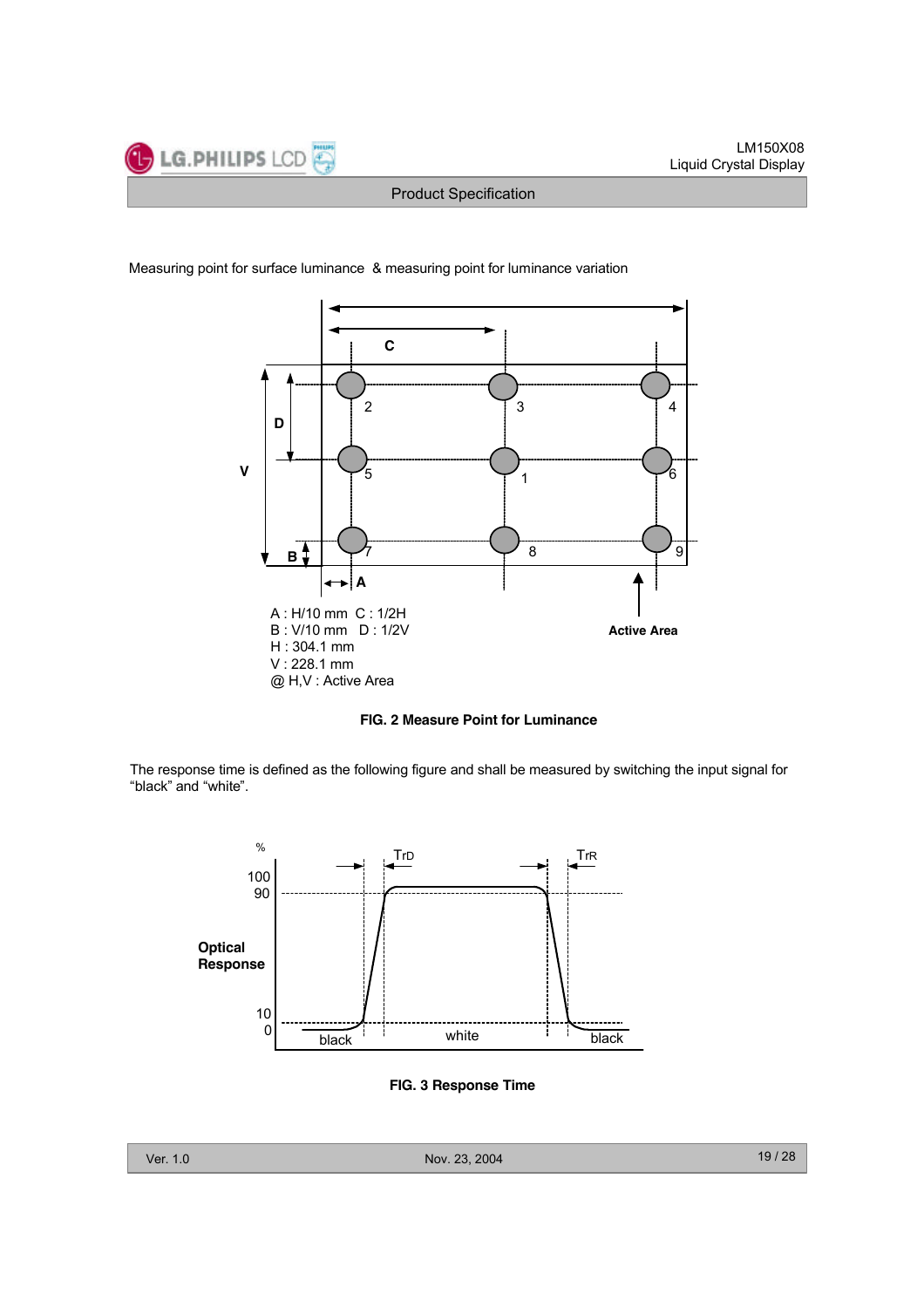

#### Dimension of viewing angle range







( $L_{A[or\ C]2}$ - $L_{A[or\ C]1}$  | $/L_{A[or\ C]1}$ ) ×100(%)[Vertical], ( $\lfloor L_{\text{Bfor DJ2}}-L_{\text{Bfor DJ1}} \rfloor/L_{\text{Bfor DJ1}}$ ) ×100(%)[Horizontal]



**FIG. 5 Crosstalk**

Ver. 1.0 Nov. 23, 2004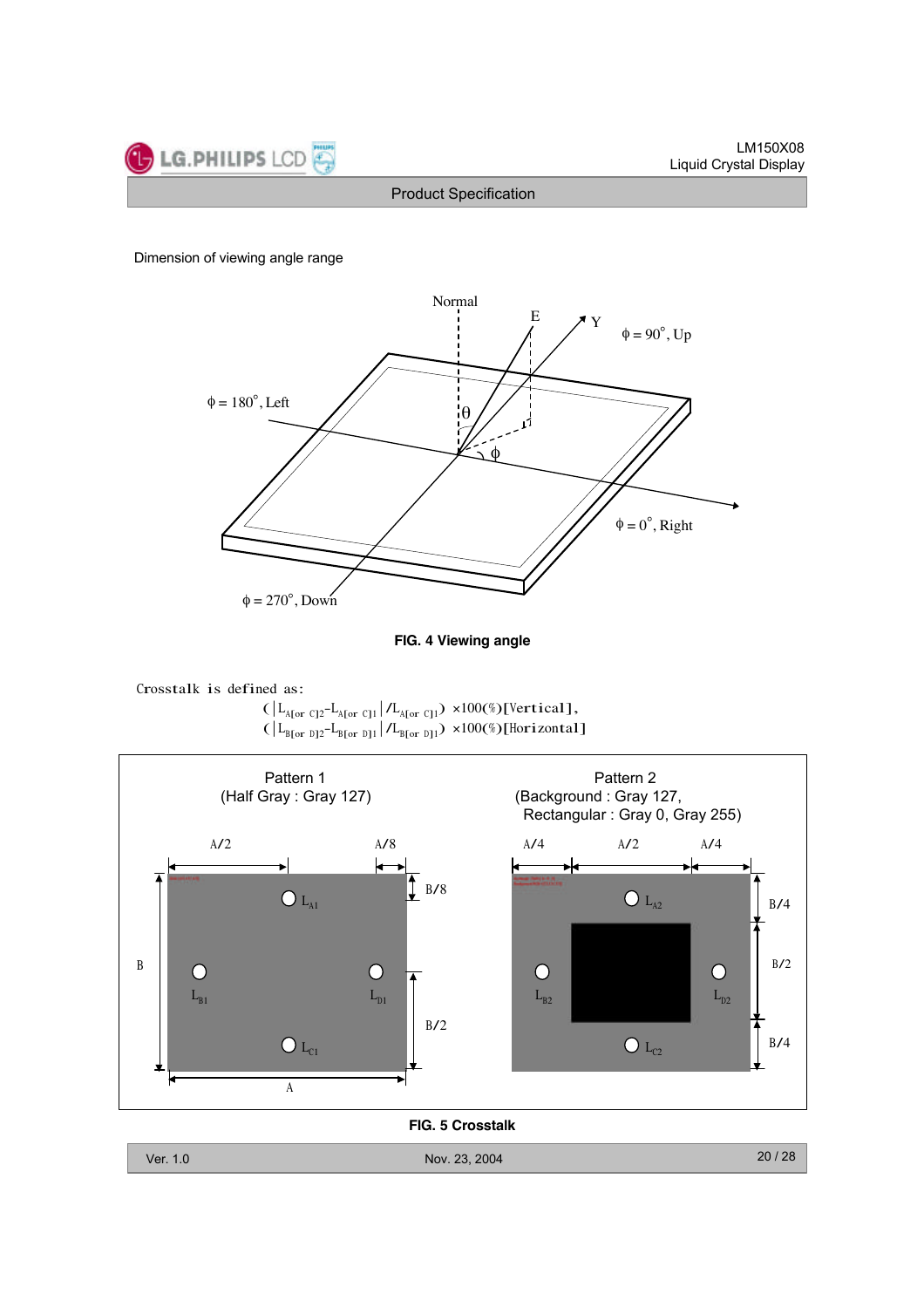## **5. Mechanical Characteristics**

The contents provide general mechanical characteristics. In addition the figures in the next page are detailed mechanical drawing of the LCD.

|                          | Horizontal                                                           | 326.5mm   |  |  |  |  |
|--------------------------|----------------------------------------------------------------------|-----------|--|--|--|--|
| <b>Outline Dimension</b> | Vertical                                                             | 253.5mm   |  |  |  |  |
|                          | Depth                                                                | 11.2mm    |  |  |  |  |
|                          | Horizontal                                                           | 307.4 mm  |  |  |  |  |
| Bezel Area               | Vertical                                                             | 231.3 mm  |  |  |  |  |
|                          | Horizontal                                                           | 304.128mm |  |  |  |  |
| Active Display Area      | Vertical                                                             | 228.096mm |  |  |  |  |
| Weight                   | 1,000 g(Typ.), 1,050 g(Max.)                                         |           |  |  |  |  |
| Surface Treatment        | Hard coating(3H)<br>Anti-glare(13%) treatment of the front polarizer |           |  |  |  |  |

Notes : Please refer to a mechanic drawing in terms of tolerance at the next page.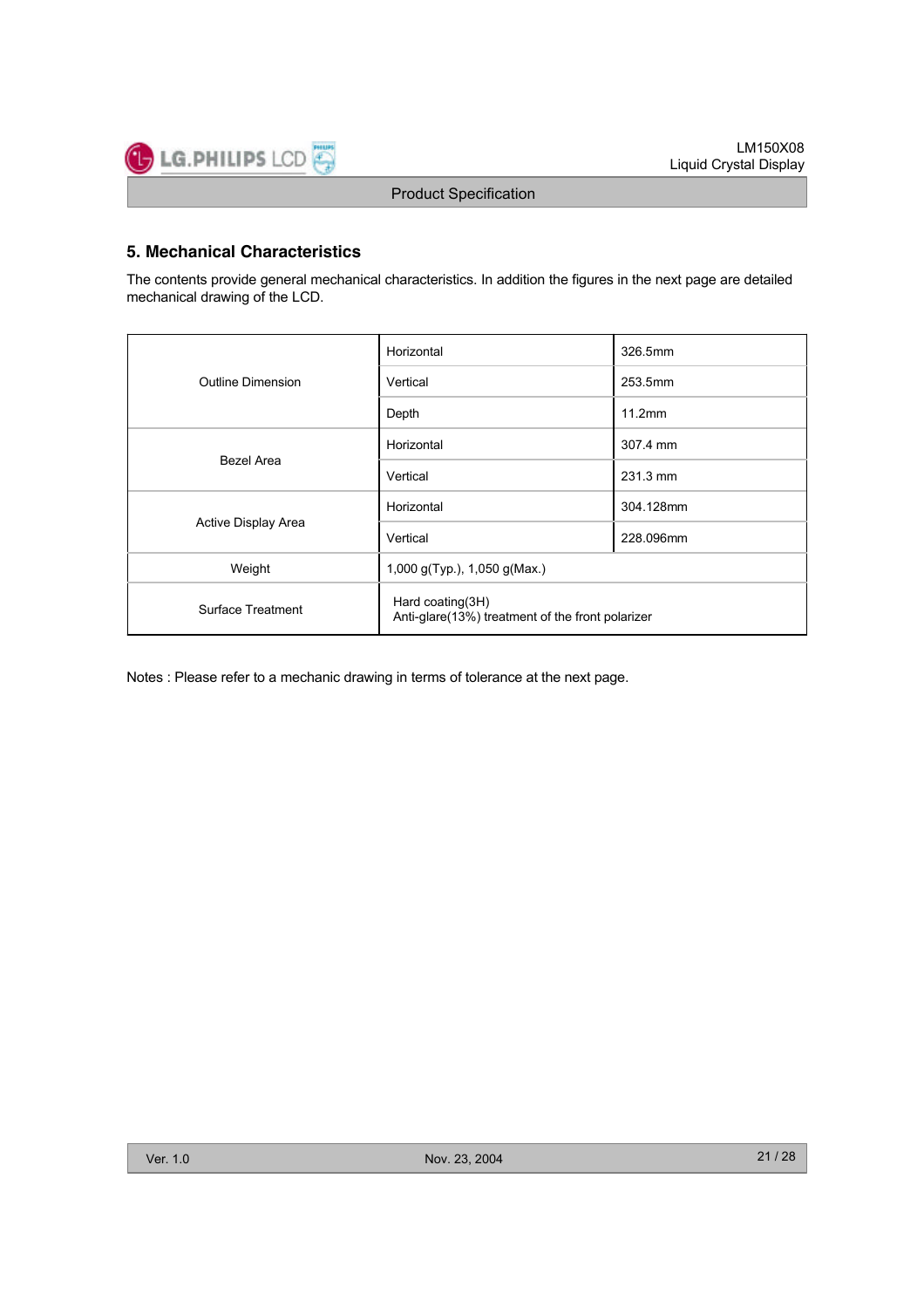

<FRONT VIEW>





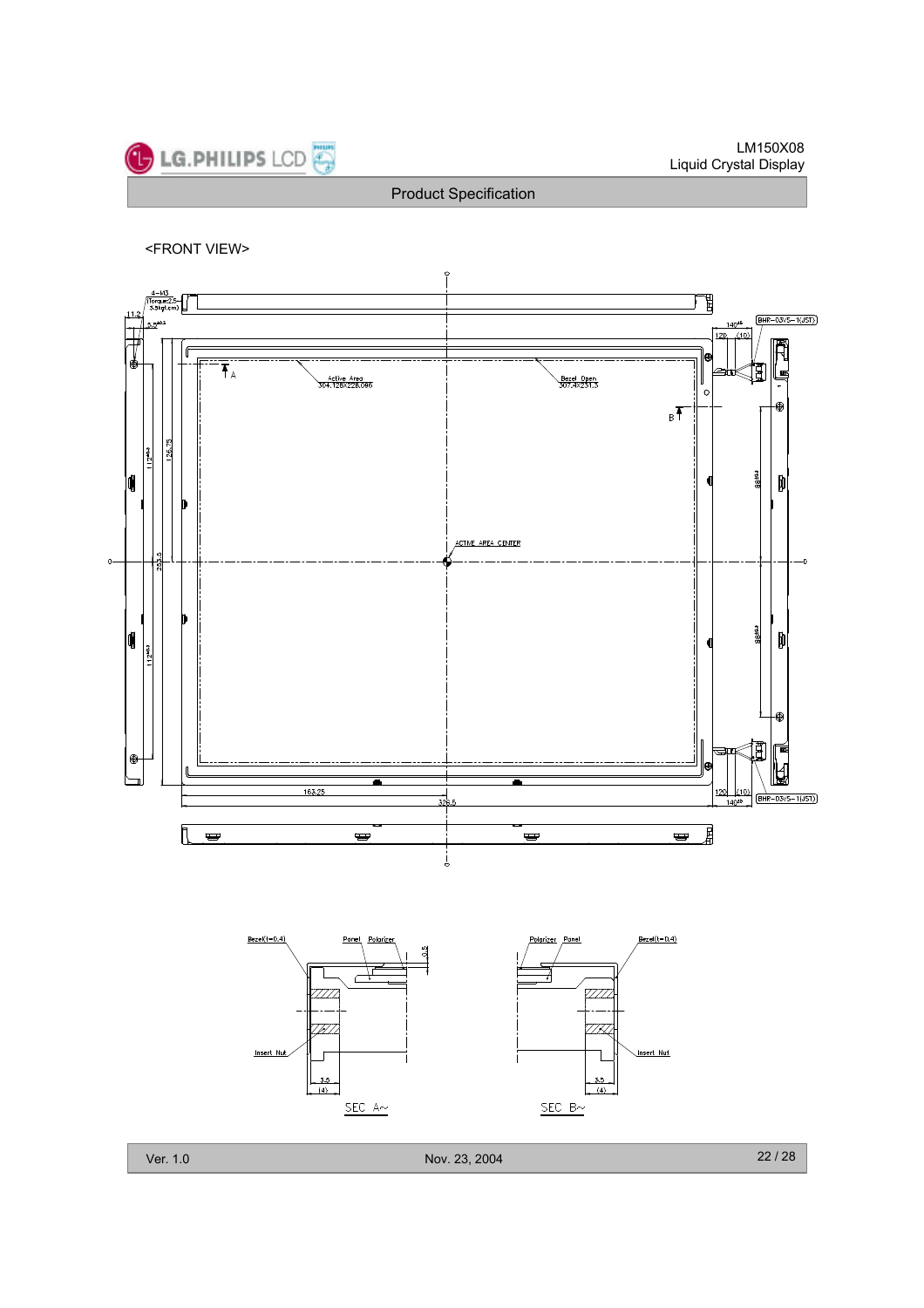

<REAR VIEW>



**NOTES** 

- 
- 1. Unspecified tolerances to be  $\pm 0.5$ <br>2. Backlight wires and contraction tubes are excluded from outline dimensions.<br>3. Tilt and partial disposition tolerance of display area as following.
- 



4. Lamp(CCFL) Lot No. is marked at backlight connector.



5. Do not wind conductive tape around the backlight wires.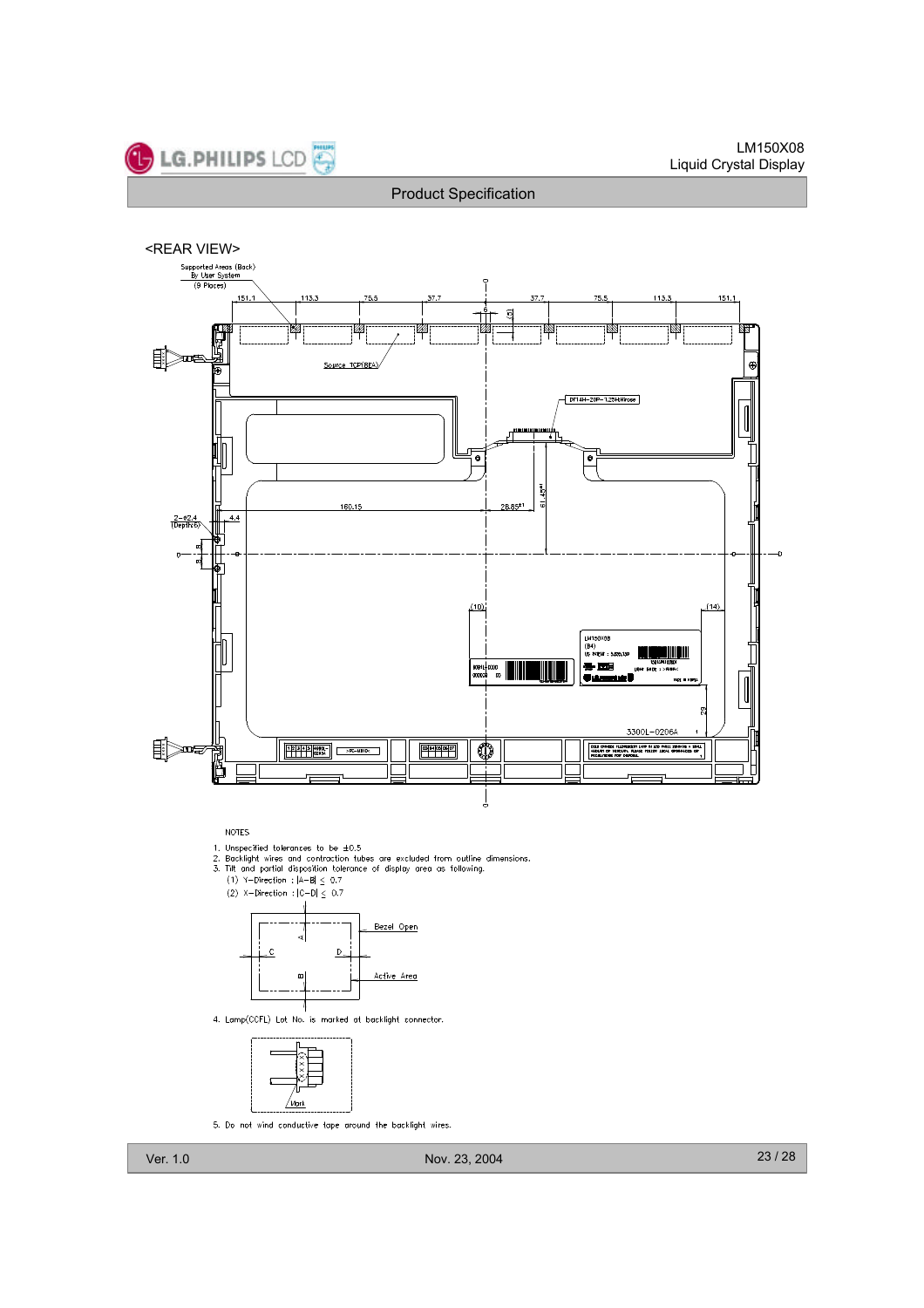

## **6. Reliability**

Environment test condition

| No | Test Item                                   | Condition                                                                                                                            |
|----|---------------------------------------------|--------------------------------------------------------------------------------------------------------------------------------------|
| 1  | High temperature storage test               | Ta= $60^{\circ}$ C 240h                                                                                                              |
| 2  | Low temperature storage test                | Ta= -20°C 240h                                                                                                                       |
| 3  | High temperature operation test             | Ta= 50°C 50%RH<br>240h                                                                                                               |
| 4  | Low temperature operation test              | Ta= $0^{\circ}$ C<br>240h                                                                                                            |
| 5  | Vibration test<br>(non-operating)           | Wave form $:$ random<br>Vibration level: 1.0G RMS<br>Bandwidth: 10-500Hz<br>Duration : $X, Y, Z$ , 20 min<br>One time each direction |
| 6  | Shock test<br>(non-operating)               | Shock level: 120G<br>Waveform: half sine wave, 2ms<br>Direction : $\pm X$ , $\pm Y$ , $\pm Z$<br>One time each direction             |
| 7  | Altitude<br>operating<br>storage / shipment | 0 - 10,000 feet(3048m)<br>0 - 40,000 feet(12,192m)                                                                                   |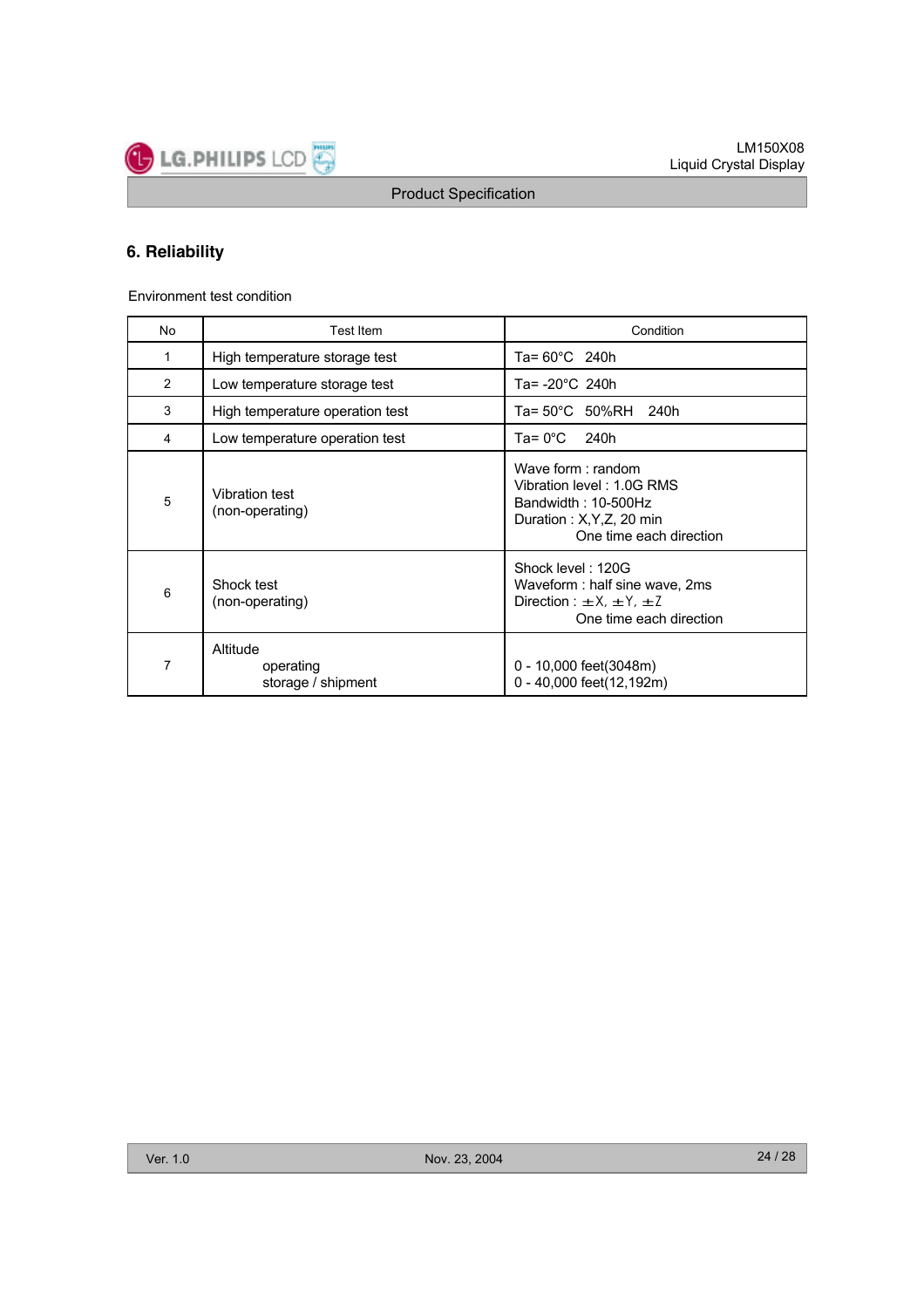## **7. International Standards**

## **7-1. Safety**

a) UL 60950, Third Edition, Underwriters Laboratories, Inc., Dated Dec. 11, 2000. Standard for Safety of Information Technology Equipment, Including Electrical Business Equipment. b) CAN/CSA C22.2, No. 60950, Third Edition, Canadian Standards Association, Dec. 1, 2000. Standard for Safety of Information Technology Equipment, Including Electrical Business Equipment. c) EN 60950 : 2000, Third Edition IEC 60950 : 1999, Third Edition European Committee for Electrotechnical Standardization(CENELEC) EUROPEAN STANDARD for Safety of Information Technology Equipment Including Electrical Business Equipment.

## **7-2. EMC**

a) ANSI C63.4 "Methods of Measurement of Radio-Noise Emissions from Low-Voltage Electrical and Electrical Equipment in the Range of 9kHZ to 40GHz. "American National Standards Institute(ANSI), 1992

b) C.I.S.P.R "Limits and Methods of Measurement of Radio Interface Characteristics of Information Technology Equipment." International Special Committee on Radio Interference.

c) EN 55022 "Limits and Methods of Measurement of Radio Interface Characteristics of Information Technology Equipment." European Committee for Electrotechnical Standardization.(CENELEC), 1998 ( Including A1: 2000 )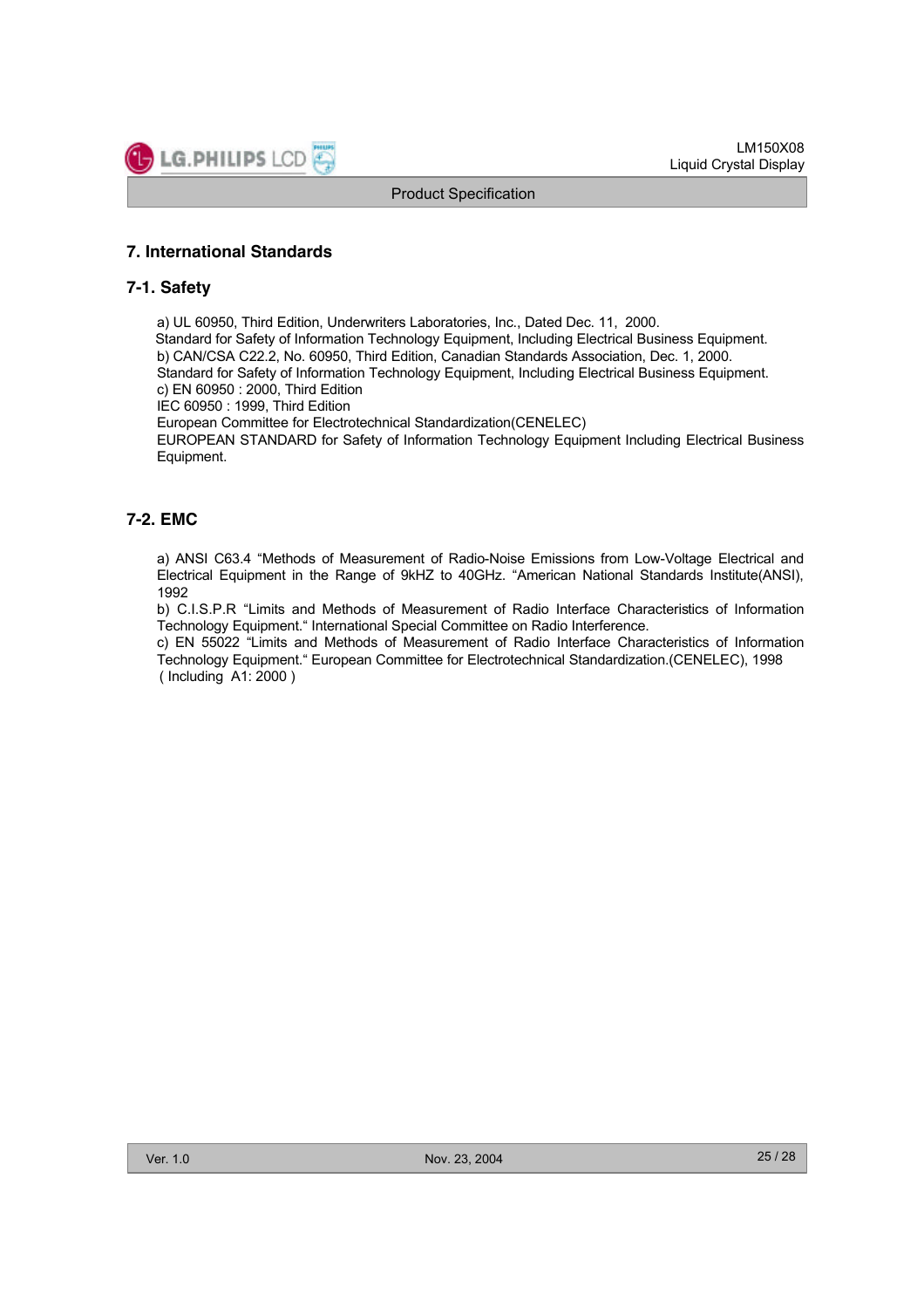

## **8. Packing**

## **8-1. Designation of Lot Mark**

a) Lot Mark



- A,B,C : Inch
- D : Year
- E : Month
- F : Panel Code

#### **Note**

1. Year

| Year | 97 | 98 | 99 | 2000 | 2001 | 2002 | 2003 | 2004 | 2005 | 2006   | 2007 |
|------|----|----|----|------|------|------|------|------|------|--------|------|
| Mark |    |    |    |      |      |      |      |      |      | ⌒<br>◡ |      |

G : Factory Code H : Assembly Code I,J,K,L,M : Serial No

## 2. Month

| Month | Jan | Feb | Mar | Apr | May | Jun | Jul | Aug | Sep | Oct | Nov | Dec |
|-------|-----|-----|-----|-----|-----|-----|-----|-----|-----|-----|-----|-----|
| Mark  |     | -   |     |     | ∼   |     |     |     |     |     | ◡   |     |

3. Panel Code

| Panel Code | P1 Factory | P <sub>2</sub> Factory | P3 Factory | P4 Factory | P5 Factory | Hydis Panel |
|------------|------------|------------------------|------------|------------|------------|-------------|
| Mark       |            |                        |            |            |            |             |

#### 4. Factory Code

| Factory Code | <b>LPL Gumi</b> | LPL Nanjing |
|--------------|-----------------|-------------|
| Mark         |                 |             |

5. Serial No

| Serial No. | 1 ~ 99.999      | 100,000 $\sim$               |
|------------|-----------------|------------------------------|
| Mark       | $00001 - 99999$ | A0001~A9999, - - - - , Z9999 |

#### b) Location of Lot Mark

Serial NO. is printed on the label. The label is attached to the backside of the LCD module. This is subject to change without prior notice.

## **8-2. Packing Form**

- a) Package quantity in one box : 8 pcs
- b) Box size : 344mm X 315mm X 410mm.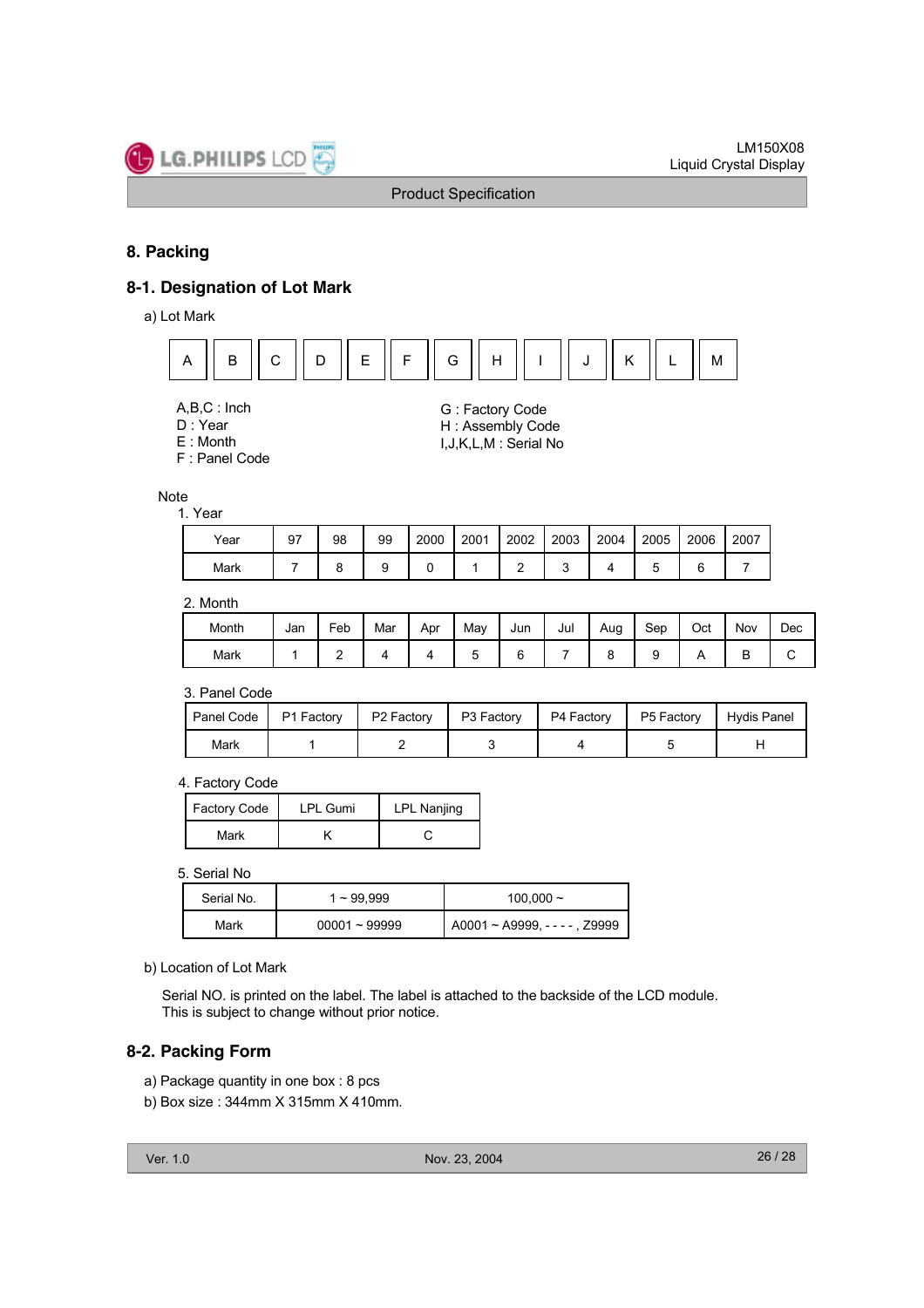

## **9. PRECAUTIONS**

Please pay attention to the followings when you use this TFT LCD module.

## **9-1. MOUNTING PRECAUTIONS**

- (1) You must mount a module using holes arranged in four corners or four sides.
- (2) You should consider the mounting structure so that uneven force (ex. Twisted stress) is not applied to the module. And the case on which a module is mounted should have sufficient strength so that external force is not transmitted directly to the module.
- (3) Please attach the surface transparent protective plate to the surface in order to protect the polarizer. Transparent protective plate should have sufficient strength in order to the resist external force.
- (4) You should adopt radiation structure to satisfy the temperature specification.
- (5) Acetic acid type and chlorine type materials for the cover case are not desirable because the former generates corrosive gas of attacking the polarizer at high temperature and the latter causes circuit break by electro-chemical reaction.
- (6) Do not touch, push or rub the exposed polarizers with glass, tweezers or anything harder than HB pencil lead. And please do not rub with dust clothes with chemical treatment. Do not touch the surface of polarizer for bare hand or greasy cloth.(Some cosmetics are detrimental to the polarizer.)
- (7) When the surface becomes dusty, please wipe gently with absorbent cotton or other soft materials like chamois soaks with petroleum benzene. Normal-hexane is recommended for cleaning the adhesives used to attach front / rear polarizers. Do not use acetone, toluene and alcohol because they cause chemical damage to the polarizer.
- (8) Wipe off saliva or water drops as soon as possible. Their long time contact with polarizer causes deformations and color fading.
- (9) Do not open the case because inside circuits do not have sufficient strength.

## **9-2. OPERATING PRECAUTIONS**

- (1) The spike noise causes the mis-operation of circuits. It should be lower than following voltage :
	- $V = \pm 200$ mV(Over and under shoot voltage)
- (2) Response time depends on the temperature.(In lower temperature, it becomes longer.)
- (3) Brightness depends on the temperature. (In lower temperature, it becomes lower.) And in lower temperature, response time(required time that brightness is stable after turned on) becomes longer.
- (4) Be careful for condensation at sudden temperature change. Condensation makes damage to polarizer or electrical contacted parts. And after fading condensation, smear or spot will occur.
- (5) When fixed patterns are displayed for a long time, remnant image is likely to occur.
- (6) Module has high frequency circuits. Sufficient suppression to the electromagnetic interference shall be done by system manufacturers. Grounding and shielding methods may be important to minimized the interference.
- (7) Please do not give any mechanical and/or acoustical impact to LCM. Otherwise, LCM can not be operated its full characteristics perfectly.
- (8) A screw which is fastened up the steels should be a machine screw (if not, it causes metallic foreign material and deal LCM a fatal blow)
- (9) Please do not set LCD on its edge.